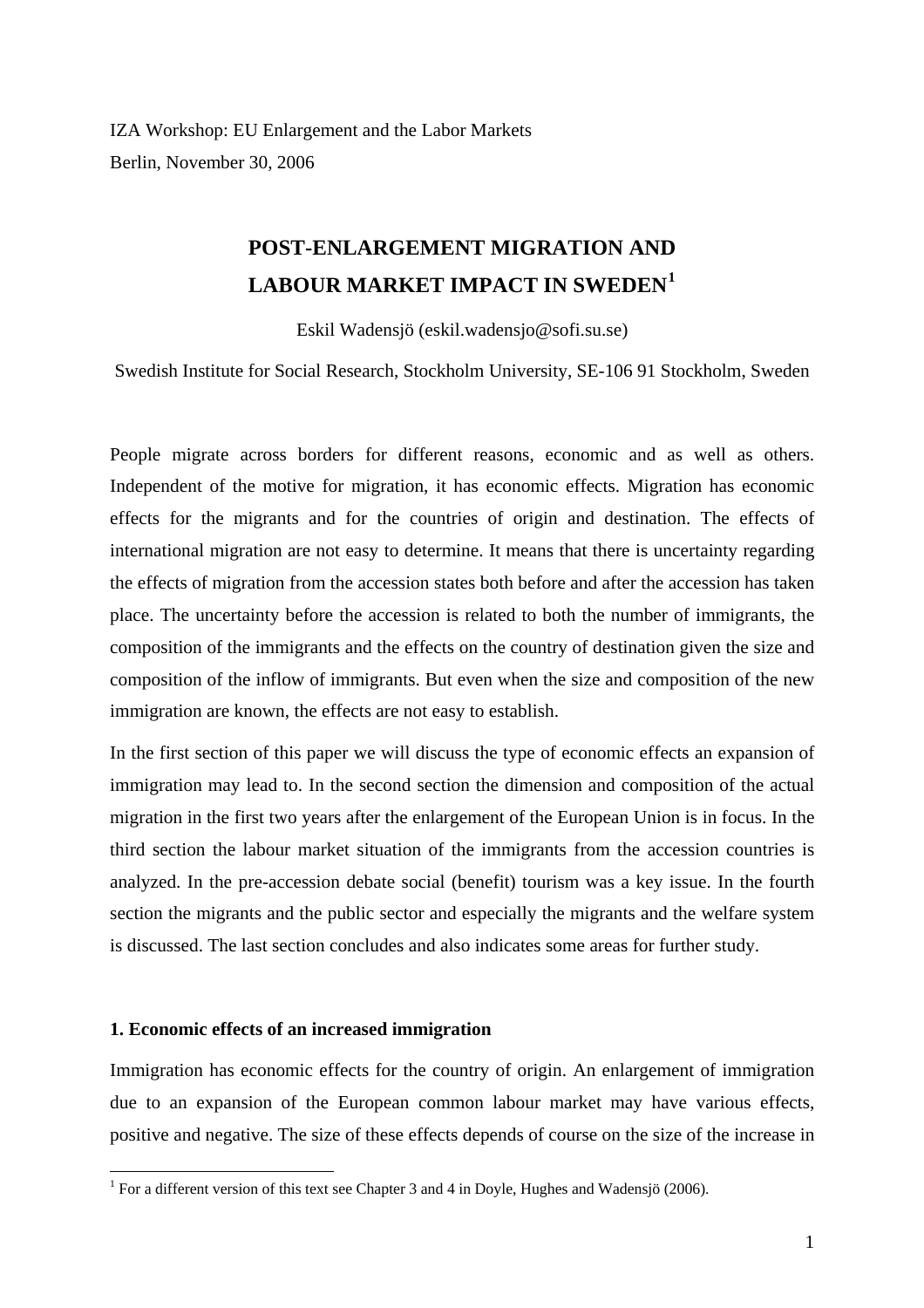immigration – a small increase in immigration means small effects. The effects also depend on the composition of the new immigrants and the functioning of the economy they are arriving to. Here we will discuss the types of effects most highlighted in research and in the public debate but first say a few words about the different types of international migration.

There are several different types of international migration. Labour migration, refugee migration and family (re)union are the three most important ones.<sup>[2](#page-1-0)</sup> For Sweden, labour migration dominated in the post-war period up to the early 1970s. Most of the labour migrants arrived from the neighbouring Nordic countries, especially Finland, and other European countries. The labour migrants typically came directly to work, in many cases recruited in their home countries by Swedish employers. Due to the recession in the early 1970s and in practice a stop for labour migration from outside the common Nordic labour market (and later the European common labour market), the labour migration decreased drastically. Since then refugee migration and family (re)union migration have dominated. Those coming for family (re)union are in most cases coming to live labour migrants and refugees who have arrived earlier.

Labour migration has continued on a lower level also during the last decades mainly from the countries belonging to the Nordic common labour market or the European Union common labour market. The direction of labour migration is mainly from countries with lower income and wage levels to countries with higher. The variations over time are large, very sensitive to variations in the labour market situation in the country of origin and especially the country of destination. Few migrate to countries that have few job vacancies.

The migration from the accession countries will most likely be dominated by labour migration and we can therefore expect large variation in size depending on the Swedish labour market situation.

In the international debate "welfare magnets"<sup>[3](#page-1-1)</sup> has been a catchword just like "social (benefit) tourism" became one in the Swedish debate. It suggests that immigrants at least to some extent are coming because the country of destination has a highly developed welfare state with generous compensation for those who are out of work. Some studies have related the selection of migrants to different countries or parts of a country (states in the United States) to

<span id="page-1-0"></span> $2$  Nilsson (2004) contains a detailed presentation of migration to and from Sweden in the post-war period.

<span id="page-1-1"></span><sup>&</sup>lt;sup>3</sup> Borjas (1999) is the main advocate for this view using data on immigration to different states in the US. Passel and Zimmermann (2001) do not find support for the welfare magnet hypothesis in a study of the settlement pattern of immigrants in the US. Pedersen, Pytlikova and Smith (2004) do not get support for the welfare magnet hypothesis in their study which is based on international migration between a large number of countries.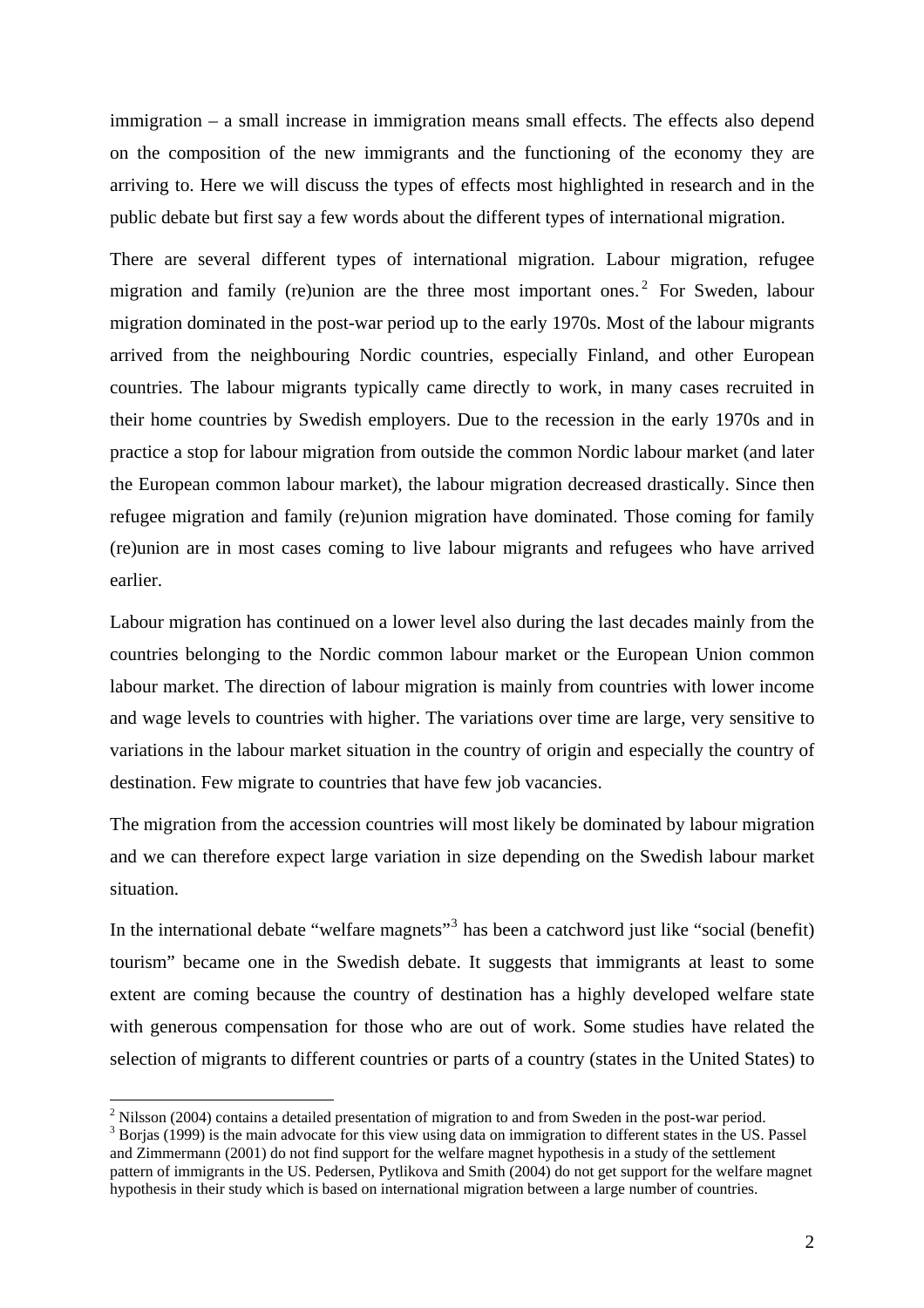the generosity of the compensation schemes. Other studies have especially studied immigrant representation in some parts of the welfare system, for example social assistance.

It is important to note that those schemes constitute only a minor part of the total public sector budget. People living in a country, natives and immigrants, are paying taxes and they are receiving different forms of income transfers and public consumption like education and health care. The costs for some forms of public consumption are possible to refer to the individual using it, the costs for other forms of public consumption are related to the size of the population (and increase by that as a result of immigration), and finally some costs are pure public goods that do not vary with changes in the size of the population. The difference between the change in the taxes and the sum of change of the income transfers and public consumption due to migration is the net transfer to the public sector from the migrants.

The net transfer from the immigrants to the public sector may be positive or negative. A factor supporting the presumption of a positive value of the net transfer is that the new immigrants generally are of active age and that the public sector mainly redistributes from people of active age to people of passive age (children and young people, and retired people). However, there are also different forms of transfers within the group of people of active age, mainly between those who have a job and those who do not have a job or if they have a job are not working, but are on sick leave, for example.

Studies of the net transfers from immigrants to the public sector in countries like Sweden show that the net transfers are positive for labour migrants coming from western countries but negative for refugee immigrants coming from non-western countries.<sup>[4](#page-2-0)</sup> The negative transfer for refugee immigrants is explained by that few of them are integrated into the labour market. This suggests that if immigrants from the accession countries become integrated in the labour market, the net transfers will most likely be positive, i.e. going from the immigrants to the public sector. Empirical studies are necessary to determine the actual outcome. The bottom line of this discussion is that it is not sufficient to look at one program, for example social assistance, to determine if the new immigration is a burden for the welfare state. Higher costs for social assistance for immigrants than for natives may be more than compensated by the taxes paid by the new migrants if they are working to a large extent.

<span id="page-2-0"></span><sup>&</sup>lt;sup>4</sup> See Wadensjö (1973), Ekberg (1983, 1998, 1999) and Gustafsson and Österberg (2001) for Sweden and Coleman and Wadensjö (1999), Wadensjö (2000, 2000a, 2002), Wadensjö and Orrje (2002) and Wadensjö and Gerdes (2004) for Denmark, and Gott and Johnston (2002) for the UK. Some surveys of studies in the field are found in Wadensjö and Orrje (2002), Leibfritz, O'Brien and Poot (2003), and Chonicki (2004).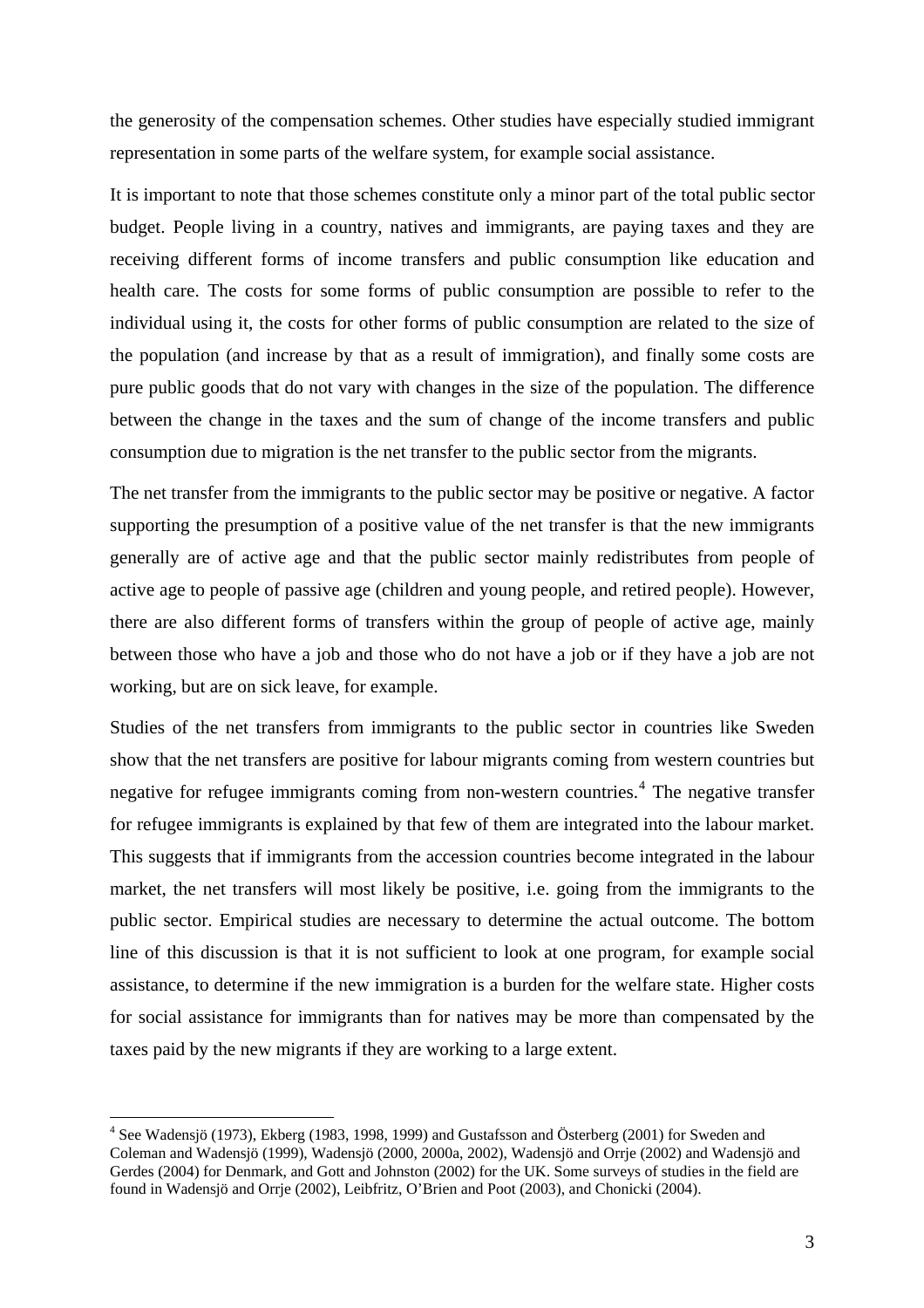Another issue much discussed in the public debate is the effect on wages of (an increase in) immigration. Immigration means generally an increase of the labour force and an increase of the supply of a production factor can be expected to lead to a decline in the price of that factor, i.e. to a decline of wages. It is not as simple as that, however. First, an increased supply of labour may induce new investments which may counteract the expected wage decline. Secondly, labour is not a homogeneous factor of production. The immigrant work force may be a complement in the production process to the native work force and not a substitute, so that an increase in immigration induces an increase in the wages of native workers. This means that it is not possible to determine the sign and size of the wage effect without empirical studies. There are now quite a few studies on the wage effects of immigration for different countries and periods, most of them indicating only small effects.<sup>[5](#page-3-0)</sup> Even if the effects are small on the average and may go in both directions, the effects may be larger in areas and occupations with a large inflow of immigrants. It is therefore of interest to study the occupational and regional distribution of immigrants compared to that of the natives.

Another area of discussion is if immigration influences the size and structure of unemployment.<sup>[6](#page-3-1)</sup> A not uncommon fear is that immigrants may out-compete some natives so they become unemployed. Such a discussion is generally based on an idea that the number of jobs is fixed, an idea not based on knowledge of how the economy functions. The unemployment rate is mainly determined by macroeconomic developments and by the economic policy. Sweden, as most other countries, has a target range for inflation. If the inflation tends to be higher than the upper limit of the target range, the National Bank will increase the interest rate and by that increase the unemployment rate. The unemployment rate following from such a policy is the unemployment rate that is possible to maintain without getting an accelerating inflation (NAIRU). If the immigrant unemployment is higher than the native unemployment rate this could be interpreted as if the immigrants are contributing relatively more to combat inflation. An argument for a decline in NAIRU as a result of immigration is that immigrants are more geographically mobile than natives on the labour market leading to less wage inflation. An argument for an increase of NAIRU as a result of immigration is that immigrants are less occupationally mobile on the labour market (confined to fewer occupations) leading to a higher structural unemployment. However, immigration is

<span id="page-3-0"></span> $<sup>5</sup>$  See Longhi, Nijkamp and Poot (2004) for a meta-study of a large number of studies on wage effects. Borjas</sup> (2003) is one of the few who find large effects.

<span id="page-3-1"></span><sup>&</sup>lt;sup>6</sup> Gilpin et al. (2006) is a recent study of much relevance for this study. The main result is that the postenlargement migration to the UK has not influenced the local unemployment rate.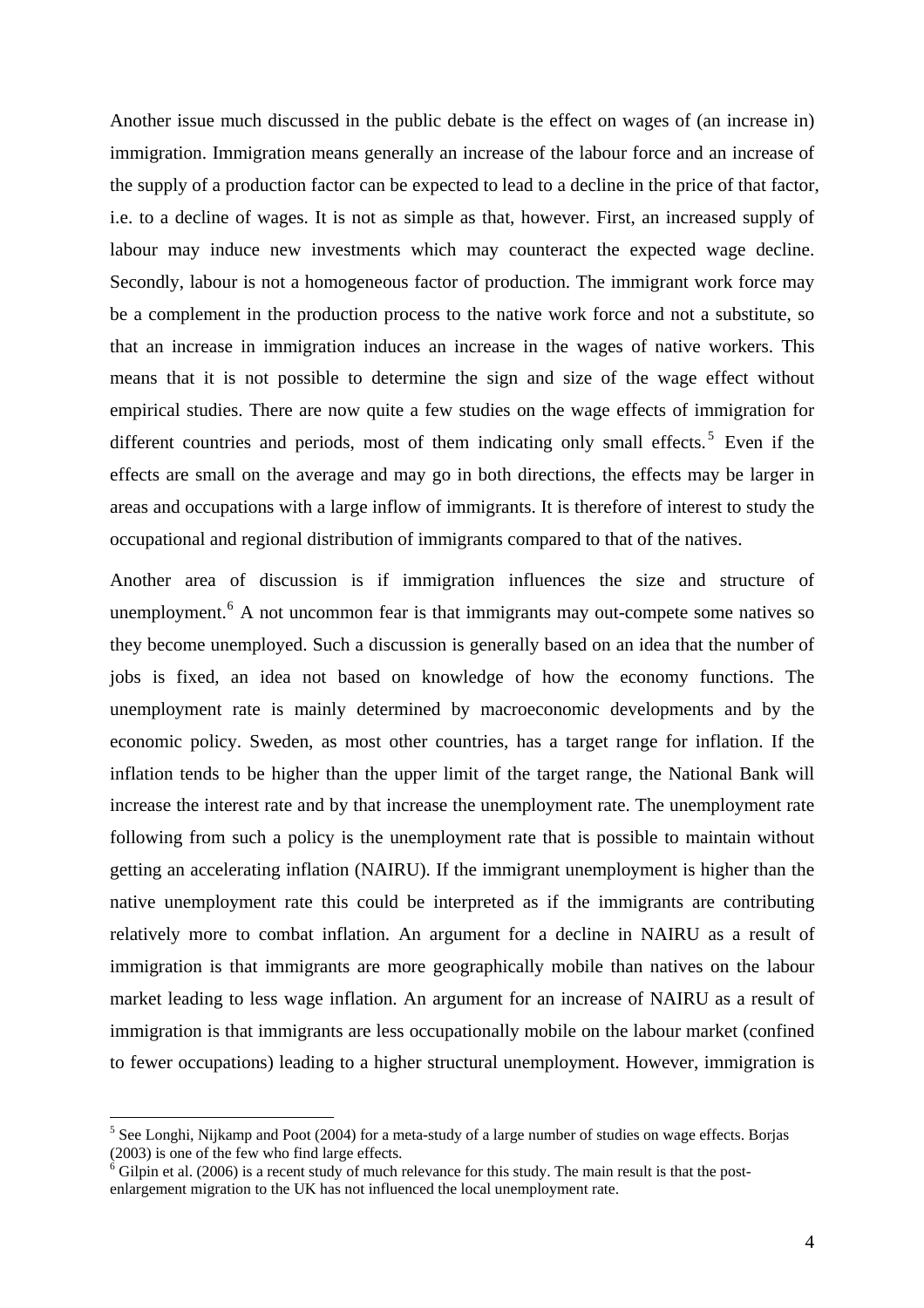probably not influencing the NAIRU to a great extent. The relatively few empirical studies in this area indicate that the effects of immigration on unemployment are small.

Immigration may also have other effects for example on prices and also on influencing exports by forming networks between the country of origin and the country of destination.<sup>[7](#page-4-0)</sup>

# **2 The development of immigration to Sweden from the new EU member countries[8](#page-4-1)**

The economic effects of the enlargement of the European Union labour market are primarily dependent on the size of the new migration. Crucial for all predictions of the effects are predictions of the size of the new immigration. [9](#page-4-2) In this section we will present the development of the number and composition of immigrants from the accession countries before and after the accession. It will be an incomplete picture for different reasons. One reason is that not all immigrants in Sweden are registered and more important, that the share registered may have changed. It is likely that some immigrants who have lived and worked in Sweden for a period but have not been registered may have registered as a result of the legal change. We also cannot exclude that immigration from other countries, registered and unregistered, may have declined as a result of the accession agreement. Employers who earlier employed immigrants from other countries may have turned to employing immigrants from the accession countries.

It is also important to study the emigration to the accession states. The emigration to those states will mainly be return migration of earlier immigrants. The return migration will increase, given the propensity to re-emigrate, because the immigrant population living in Sweden is larger. But it may also increase if the deregulation of immigration makes it more attractive to return, as a result of that it will be possible to immigrate to Sweden again after a period in the home country. The decision to go back to the home country is easy to change if it is regretted.

<span id="page-4-0"></span><sup>&</sup>lt;sup>7</sup> See Bandyopadhyay, Coughlin, and Wall (2006) for the effects of networks on export.

<span id="page-4-1"></span><sup>&</sup>lt;sup>8</sup> There are a few follow-up studies of immigration from the accession countries after the enlargement of the European Union. See Dølvik and Eldring (2005) for the migration to the Nordic countries, and Commission of the European Communities (2006) comparing migration from the EU10 and the EU15 to all EU15 countries. Note that the numbers based on residence permits in the latter study are strongly misleading regarding the immigration from EU15 countries to Sweden. Danish and Finnish citizens who constitute the majority of immigrants from other EU15 countries in Sweden do not need a residence permit.

<span id="page-4-2"></span><sup>&</sup>lt;sup>9</sup> The predictions of the size and the effects of migration made before the enlargement of the European Union vary much. See for example Boeri, Hanson and MacCormick (2002), Dustmann et al. (2003), Eriksson (2004), Pedersen, Pytlikova and Smith (2004) and Sinn and Ochel (2003). The study most critical to free migration for citizens of the accession states is Sinn and Ochel (2003). They argue that migration without restriction would lead to a dismantling of the welfare state.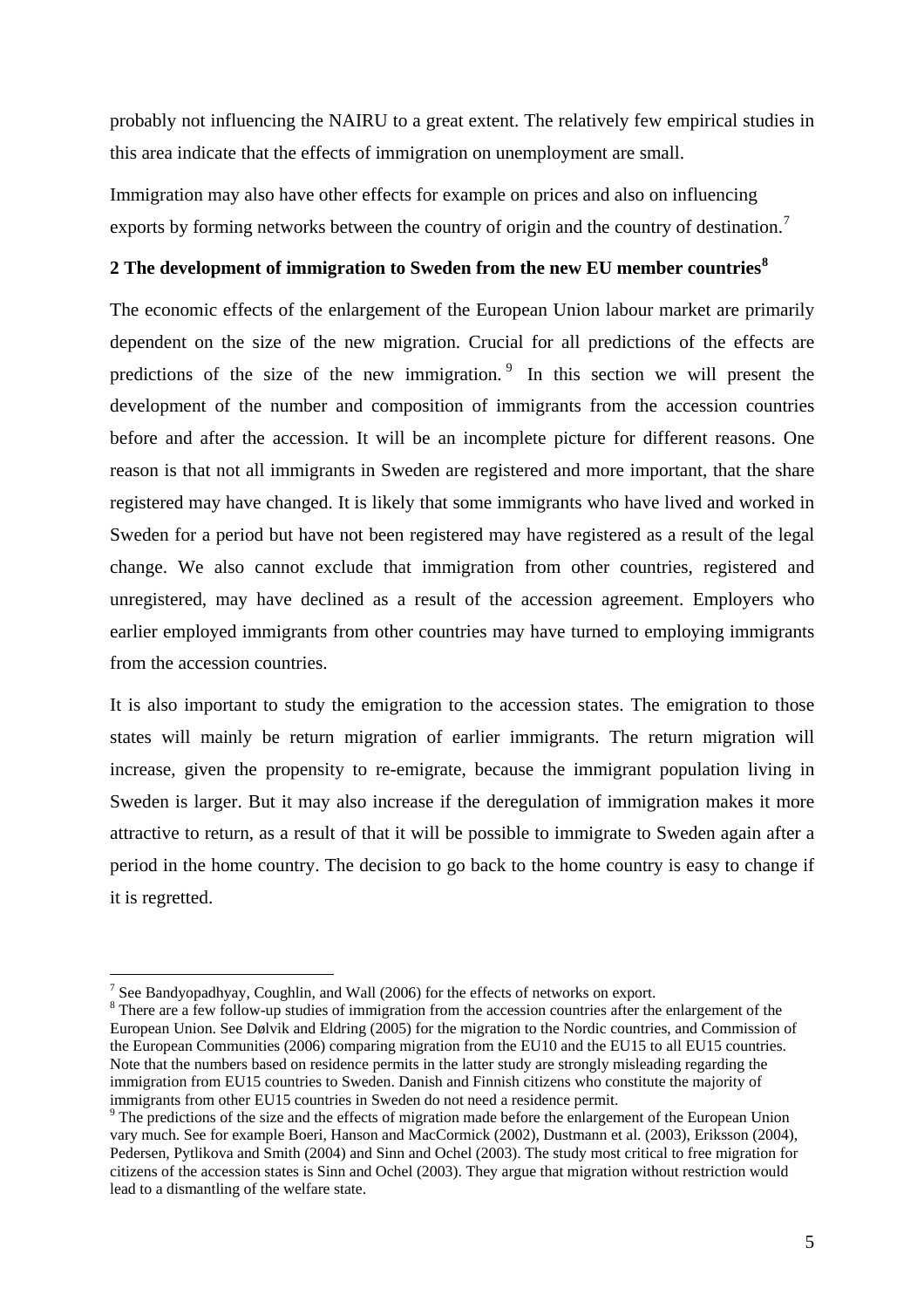| Country     | 2000           |     | 2001           |                | 2002 |     | 2003 |                | 2004 |                | 2005 |      |
|-------------|----------------|-----|----------------|----------------|------|-----|------|----------------|------|----------------|------|------|
|             | Im             | Em  | Im             | Em             | Im   | Em  | Im   | Em             | Im   | Em             | Im   | Em   |
| Czech R.    |                |     |                |                |      |     |      |                |      |                |      |      |
| Men         | 50             | 50  | 64             | 39             | 86   | 40  | 69   | 48             | 61   | 55             | 106  | 46   |
| Women       | 65             | 24  | 66             | 33             | 65   | 28  | 54   | 29             | 59   | 39             | 89   | 46   |
| Cyprus      |                |     |                |                |      |     |      |                |      |                |      |      |
| Men         | 15             | 31  | 19             | 23             | 25   | 31  | 23   | 22             | 32   | 34             | 21   | 39   |
| Women       | 14             | 31  | 13             | 16             | 34   | 33  | 21   | 32             | 23   | 26             | 19   | 42   |
| Estonia     |                |     |                |                |      |     |      |                |      |                |      |      |
| Men         | 98             | 46  | 97             | 36             | 109  | 43  | 88   | 56             | 155  | 69             | 161  | 88   |
| Women       | 218            | 22  | 215            | 17             | 236  | 40  | 223  | 43             | 266  | 56             | 263  | 77   |
| Hungary     |                |     |                |                |      |     |      |                |      |                |      |      |
| Men         | 95             | 93  | 96             | 69             | 123  | 71  | 105  | 63             | 113  | 88             | 144  | 91   |
| Women       | 111            | 62  | 110            | 65             | 151  | 69  | 139  | 64             | 154  | 85             | 178  | 90   |
| Latvia      |                |     |                |                |      |     |      |                |      |                |      |      |
| Men         | 64             | 21  | 74             | 31             | 63   | 25  | 57   | 33             | 70   | 29             | 98   | 28   |
| Women       | 139            | 10  | 114            | 9              | 126  | 21  | 125  | 25             | 148  | 19             | 151  | 21   |
| Lithuania   |                |     |                |                |      |     |      |                |      |                |      |      |
| Men         | 54             | 14  | 75             | 39             | 85   | 18  | 73   | 22             | 191  | 21             | 356  | 16   |
| Women       | 101            | 10  | 143            | 11             | 176  | 5   | 159  | 16             | 253  | 19             | 353  | 10   |
| Malta       |                |     |                |                |      |     |      |                |      |                |      |      |
| Men         | 5              | 21  | 13             | 9              | 15   | 32  | 19   | 10             | 12   | 20             | 13   | 17   |
| Women       | $\overline{4}$ | 16  | 6              | 8              | 14   | 17  | 14   | 9              | 14   | 12             | 13   | 14   |
| Poland      |                |     |                |                |      |     |      |                |      |                |      |      |
| Men         | 309            | 100 | 372            | 117            | 474  | 100 | 470  | 113            | 1163 | 161            | 1815 | 177  |
| Women       | 471            | 99  | 536            | 100            | 712  | 90  | 664  | 103            | 1358 | 138            | 1701 | 173  |
| Slovakia    |                |     |                |                |      |     |      |                |      |                |      |      |
| Men         | 29             | 7   | 29             | 5              | 38   | 15  | 22   | 12             | 43   | 16             | 40   | 18   |
| Women       | 34             | 6   | 29             | 3              | 38   | 6   | 34   | 11             | 76   | 15             | 59   | 12   |
| Slovenia    |                |     |                |                |      |     |      |                |      |                |      |      |
| Men         | $\overline{7}$ | 7   | $\overline{7}$ | $\overline{7}$ | 6    | 11  | 10   | 6              | 23   | 9              | 22   | 11   |
| Women       | 7              | 10  | 17             | 10             | 8    | 13  | 12   | $\overline{4}$ | 18   | $\overline{7}$ | 19   | 10   |
| <b>EU10</b> | 1890           | 680 | 2095           | 647            | 2584 | 708 | 2381 | 721            | 4232 | 935            | 5559 | 1053 |
| Men         | 726            | 390 | 846            | 375            | 1024 | 386 | 936  | 385            | 1863 | 512            | 2741 | 551  |
| Women       | 1164           | 290 | 1249           | 272            | 1560 | 322 | 1455 | 336            | 2369 | 423            | 2818 | 502  |

Table 1. Immigrants and emigrants according to country of origin and destination

Note. Im  $=$  immigrants,  $Em =$  emigrants.

Source: Statistics Sweden.

We will first look at the flows of immigrants and emigrants from the ten accession countries in the period 2000-2005. See Table 1. We will underline some of the main results.

• The total numbers show that there is an increase of immigration during the first years of the decade but a much higher increase in 2004 and 2005. That the increase continues in 2005 is an indication that it is not only a result of higher registration, i.e. a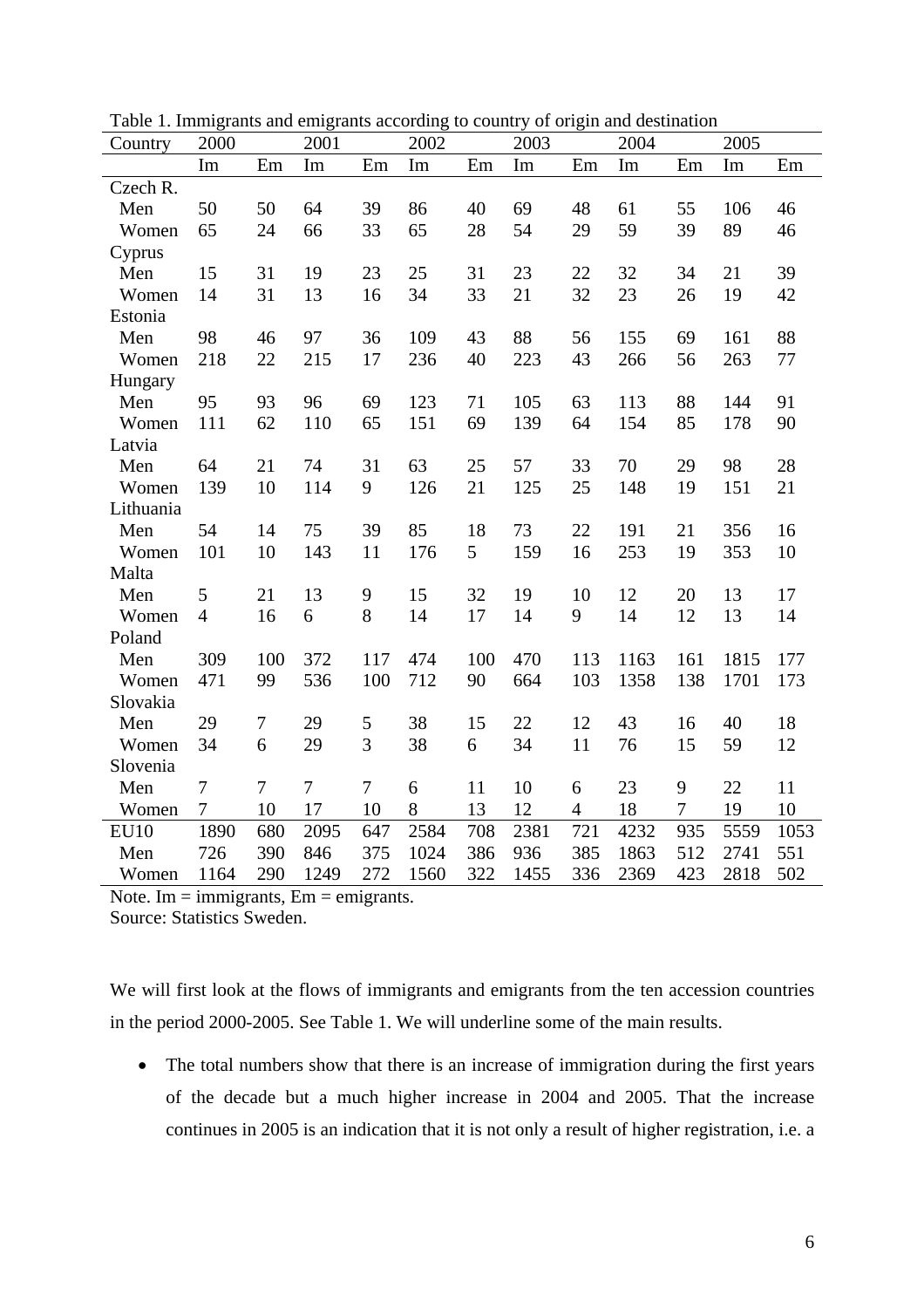registration effect, but a real increase. The immigration from the accession countries is still only a small part of the total immigration to Sweden however.

- The emigration to the accession countries is also increasing but it is much smaller than the immigration (Cyprus and Malta are the only exceptions). Net immigration is a large part of gross immigration.
- Women have constituted the majority of the immigrants from the accession countries in all years of the period. That at the same time most of the emigrants are men indicates that male immigrants are returning to a higher extent. The immigration of men has increased more than the immigration of women in 2004 and 2005, however, so that almost the same number of men and women came to Sweden from the ten accession countries in 2005.
- The immigrants to Sweden from the ten accession states are mainly from Poland which accounts for more than half of immigrants. The relative importance of immigration from Poland greatly increased in 2004 and 2005. Poland is the largest of the accession countries and a neighbour to Sweden on the other side of the Baltic Sea.<sup>[10](#page-6-0)</sup> Besides Poland, the immigration is largest from the Baltic states, especially Lithuania and Estonia.

The immigration has increased considerably from the accession states, especially from Poland, but it is still small compared to the total immigration and the size of the Swedish labour market. Why is this so? One explanation may be that there have been few job vacancies available for newly arrived immigrants. The Swedish unemployment rate is low compared to that in several other European countries and it is presently declining, but the job growth has been low and the job vacancies few. Another explanation may be that the propensity to emigrate has been lower than many expected in the accession states. A interview survey of migration intentions in the Baltic states carried out a few years before the accession date shows that the willingness to move abroad was not very high and also that only a few had the Nordic countries (including Sweden) as the preferred destination.<sup>[11](#page-6-1)</sup> A third explanation is that those migrating have chosen Ireland and the UK instead of Sweden due to easier access to the

<span id="page-6-0"></span><sup>&</sup>lt;sup>10</sup> Poland with a fast growing and changing economy is not only a country of origin for international migration but also a country of destination for especially people coming from some of the successor states to Soviet Union. See Igliska (2005) and also Igliska et al. (2005). A comparison with the migration statistics of other countries for the same migration flows indicates that international migration is probably much under-estimated in Polish statistics.

<span id="page-6-1"></span> $11$  See Brunoskis, Djuve and Haualand (2003).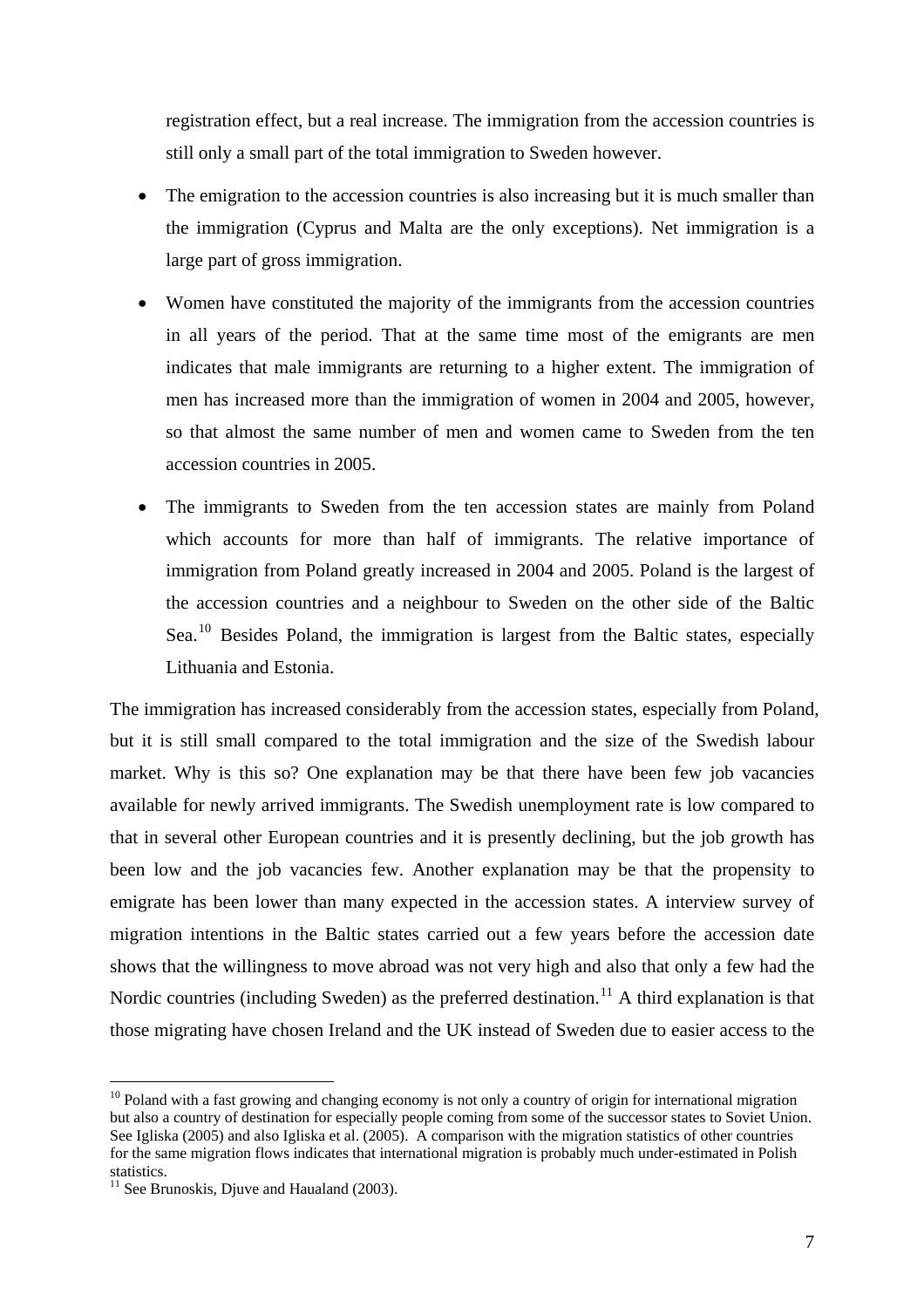labour market in those countries and not least that English is the language of those two countries.

#### **3 The new immigrants and the labour market**

We will now turn to the immigrants from the accession countries and their position on the Swedish labour market. We will start with those who arrived in the period from 2003 to 2005 and who have been granted residence permits. Table 2 gives some basic information. We have included the four countries of origin with most immigrants and the aggregate information for all coming from the ten accession states and as a comparison those coming from the twelve old member states (according to the rules of the common Nordic labour market, citizens from Denmark and Finland do not need a residence permit). The number of residence permits for citizens from the ten accession states increased both in 2004 and 2005. The increase is large for the categories employers and consults which may include self-employed people, for example in the building sector. But also the number of residence permits granted to students is increasing, and even more those to relatives of people living in Sweden.

| Year | Countries        | Reasons for granting the residence permit |                  |                  |          |           |               |      |  |  |
|------|------------------|-------------------------------------------|------------------|------------------|----------|-----------|---------------|------|--|--|
|      |                  | Employees                                 | Employers        | Consults         | Students | Relatives | Prolongations | All  |  |  |
| 2003 | Poland           | 2134                                      | 1                | $\mathbf{0}$     | 320      | 201       | 771           | 3427 |  |  |
|      | Estonia          | 363                                       | $\boldsymbol{0}$ | $\theta$         | 57       | 53        | 178           | 651  |  |  |
|      | Latvia           | 213                                       | $\boldsymbol{0}$ | $\Omega$         | 36       | 43        | 87            | 379  |  |  |
|      | Lithuania        | 404                                       | $\boldsymbol{0}$ | $\Omega$         | 70       | 33        | 220           | 727  |  |  |
|      | <b>EU10</b>      | 3774                                      | 1                | $\boldsymbol{0}$ | 577      | 414       | 1551          | 6317 |  |  |
|      | EU12             | 2788                                      | 131              | 334              | 2813     | 2484      | 953           | 9503 |  |  |
| 2004 | Poland           | 3156                                      | 99               | 141              | 244      | 1038      | 278           | 4956 |  |  |
|      | Estonia          | 383                                       | 5                | 26               | 122      | 160       | 44            | 740  |  |  |
|      | Latvia           | 278                                       | 13               | 13               | 74       | 68        | 44            | 490  |  |  |
|      | Lithuania        | 872                                       | 14               | 11               | 139      | 193       | 90            | 1319 |  |  |
|      | <b>EU10</b>      | 5151                                      | 136              | 209              | 750      | 1694      | 547           | 8487 |  |  |
|      | EU12             | 2570                                      | 140              | 312              | 3007     | 2587      | 904           | 9520 |  |  |
| 2005 | Poland           | 2810                                      | 251              | 194              | 281      | 1498      | 493           | 5527 |  |  |
|      | Estonia          | 320                                       | 12               | 14               | 91       | 83        | 89            | 609  |  |  |
|      | Latvia           | 207                                       | 8                | 18               | 75       | 72        | 66            | 446  |  |  |
|      | Lithuania        | 756                                       | 27               | 13               | 129      | 252       | 117           | 1294 |  |  |
|      | EU <sub>10</sub> | 4477                                      | 321              | 408              | 815      | 2120      | 871           | 9012 |  |  |
|      | EU12             | 2893                                      | 197              | 315              | 3042     | 2254      | 814           | 9515 |  |  |

Table 2. Residence permits for citizens from the new EU countries in 2003-2005 according to the EES agreement

Note. Reasons for granting a permit are up to May 2004 estimated for those coming from the accession states.

Source: Migrationsverket (Swedish Migration Board).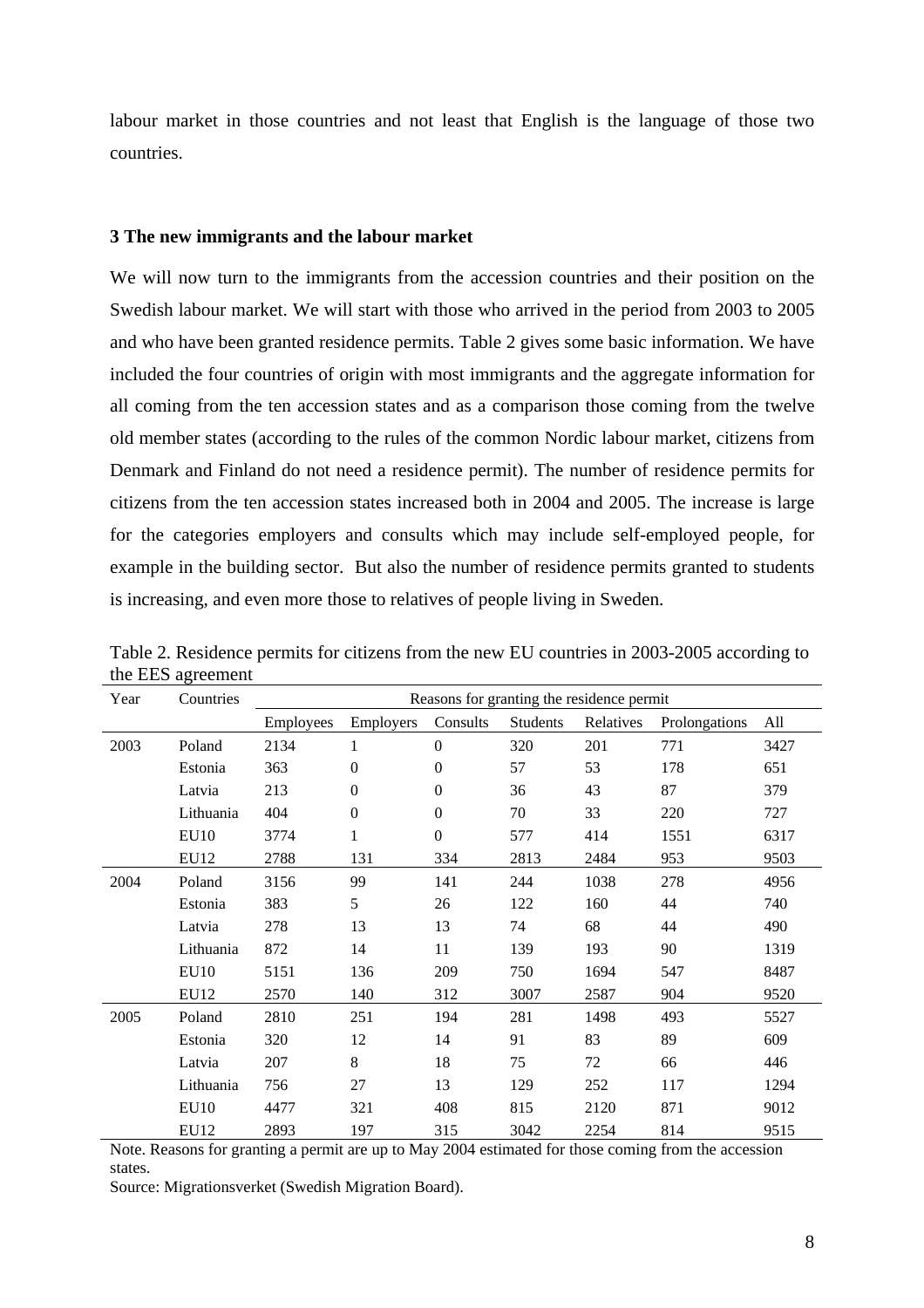The next step is look at the labour market situation of the new migrants. This is however not easy to do. The statistical data bases with information on the labour market which cover the period after the accession of the ten member states are surveys, mainly the labour force surveys, and the samples are not large enough to be of any use for a study of the new migrants.

We have instead used data containing information on all the population living in Sweden. The latest year for which this data set is available is 2004. This means that we do not have any information for immigrants arriving in 2005 and 2006. A further problem is that even if the population included are those who are registered as living in Sweden in the end of the year (for those coming from the accession states the criterion is that they have a residence permit and are registered as living in Sweden December 31), the employment information is for November. It means that the data set is not including information if people are employed or not for those who have arrived in December (and maybe also in November) of the year studied, only that they have arrived and are living in Sweden in the end of the year. In practice we do not have any information on the labour market situation for the majority of those who have arrived after the enlargement of the EU. What we can do and have done is to look at the labour market situation for people who were born in one of ten accession countries and were living in Sweden at the end of 2003 and 2004, respectively.

We will start with the employment rates for those who were born in the ten accession countries and as a comparison the corresponding information for Sweden. See Table 3.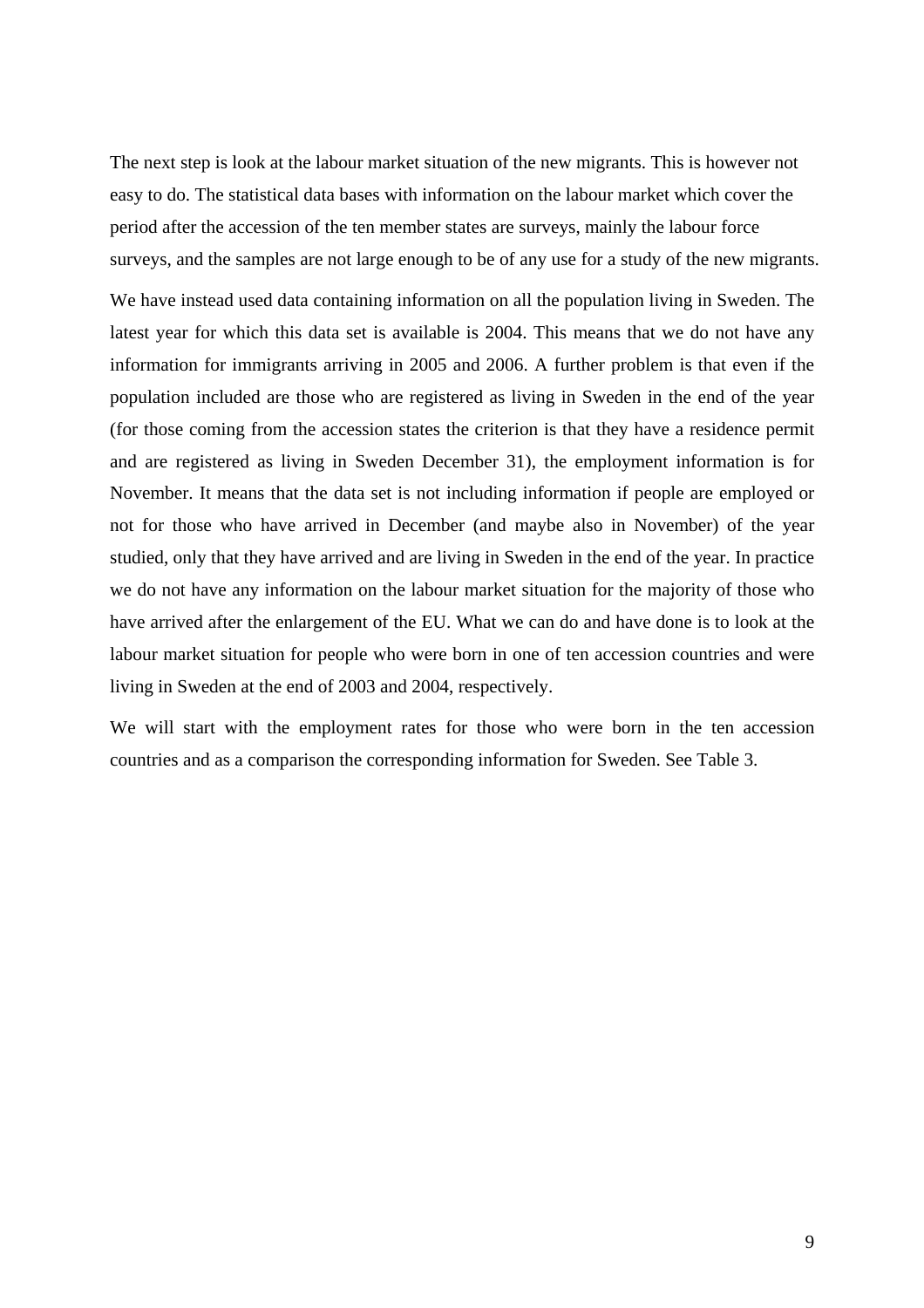| 0<br>○<br>Country | ာ    | 2003  |      |      | 2004  |      |
|-------------------|------|-------|------|------|-------|------|
|                   | Men  | Women | All  | Men  | Women | All  |
| Czech R.          | 55.8 | 38.6  | 45.3 | 60.1 | 41.3  | 48.5 |
| Czechoslovakia    | 64.7 | 65.1  | 64.9 | 64.1 | 65.8  | 65.0 |
| Estonia           | 55.5 | 53.2  | 54.0 | 54.5 | 53.8  | 54.0 |
| Hungary           | 58.5 | 58.6  | 58.6 | 59.0 | 57.1  | 58.0 |
| Latvia            | 44.6 | 46.3  | 45.8 | 46.4 | 46.7  | 46.6 |
| Lithuania         | 47.4 | 46.4  | 46.7 | 50.5 | 47.6  | 48.4 |
| Malta             | 51.0 | 50.0  | 50.5 | 56.0 | 46.7  | 51.6 |
| Poland            | 59.4 | 59.9  | 59.7 | 59.9 | 58.8  | 59.2 |
| Slovakia          | 47.0 | 43.7  | 44.8 | 46.7 | 40.7  | 42.8 |
| Slovenia          | 62.8 | 54.2  | 58.4 | 64.2 | 52.6  | 58.3 |
| EU10              | 58.9 | 58.6  | 58.7 | 59.2 | 57.7  | 58.2 |
| Sweden            | 76.0 | 73.6  | 74.8 | 75.9 | 72.9  | 74.5 |

Table 3. Employment rate in September among those aged 16-64 according to country of origin among those living in Sweden in the end of 2003 and 2004

Note. As those who immigrated to Sweden in December cannot have been employed in Sweden in September the same year the employment rates for the immigrants are underestimated. There are immigrants who have arrived from the areas of the present states Estonia, Latvia, Lithuania and Slovenia who are registered as immigrants from Soviet Union and Yugoslavia. It is not been possible to separate those from others registered as immigrants from Soviet Union and Yugoslavia.

The employment rates for those from the accession states are about the same in both 2003 and 2004 and in both years considerably lower than for people born in Sweden (but larger than for refugee immigrants according to information from the labour force surveys<sup>[12](#page-9-0)</sup>). A closer look behind the figures show that among those not employed who are from the accession states, many do not have any income, not even an income from the income transfer programs (unemployment benefits, sickness benefits, pensions etc.). This category may hide several different groups. The first one, and a not very large group, consists of those who have immigrated to Sweden in October-December and who could not have worked in Sweden in September the same year (it will be possible to exclude this group in a revised estimation). The second one consists of immigrants who have (re) emigrated without notifying the tax authorities about it. We do not know the size of this group. A third group consists of students (on the secondary level and in higher education) who do not combine studies with work. A fourth group are people who are not working and are supported by other family members, for

<span id="page-9-0"></span> $12$  Commission of European Communities (2006) gives information on employment rates based on Labour Force Surveys for 2004 and 2005. For citizens from the EU10 the employment rate was 62 per cent in 2004 in Sweden. This is slightly higher value than that shown in Table 3. There are two main explanations for a difference. One explanation is that the populations are different; citizens of EU10 countries or people born in the EU10 countries. Another explanation is that data collecting methods are different. In the labour force only those participating in the survey are included. Those who have left the country without registered it are by that not included. A problem with the labour force surveys is that those employed may be overrepresented among those answering, leading to a selection problem.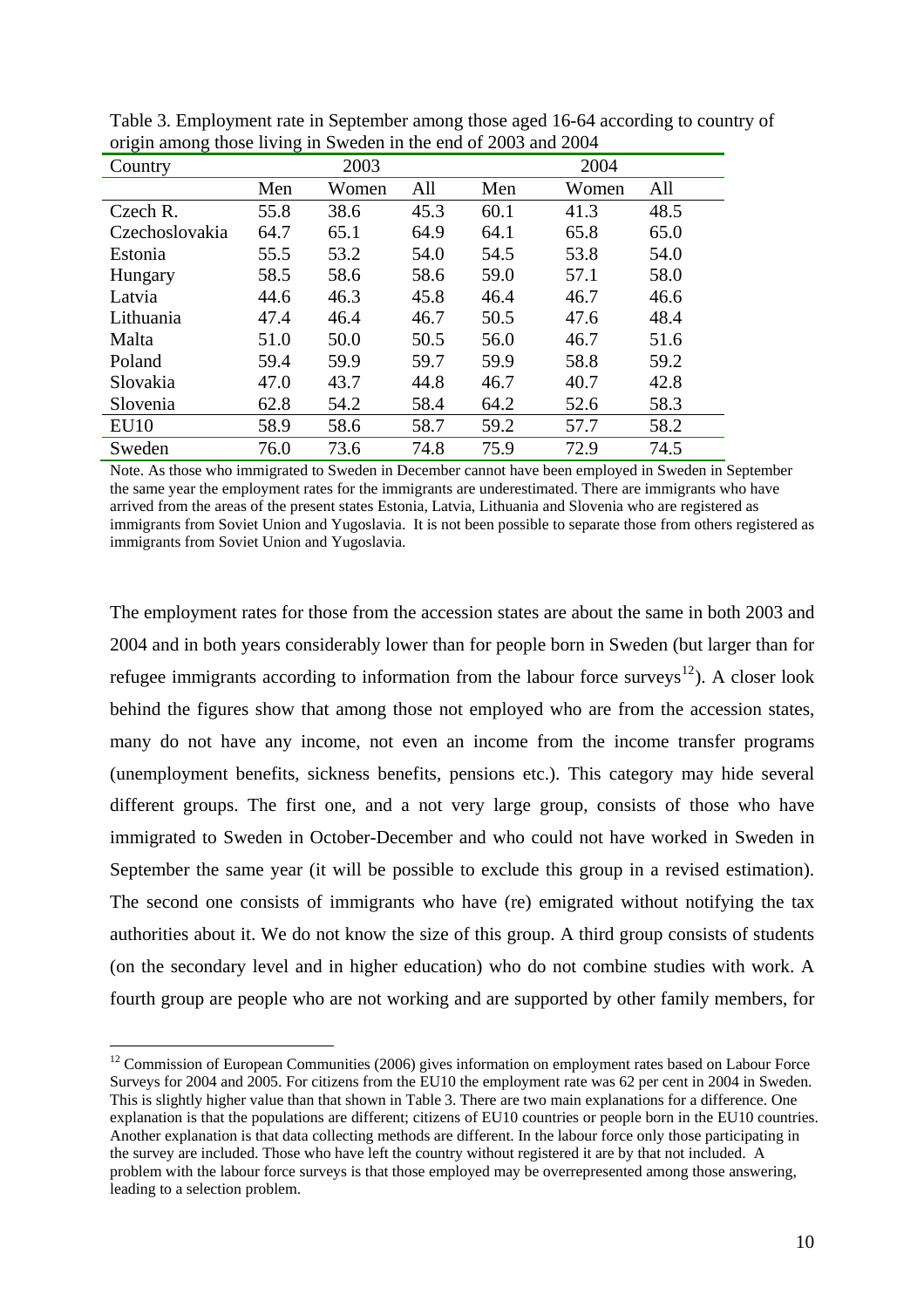example housewives. A fifth group consists of people who work in the unregistered part of the economy (the shadow economy). We do not have any estimates of the size of this group.

Even if the employment rate estimations have to be interpreted with care, information on working hours and wages for those employed do not have the same problem. In Table 4 information on working hours in September 2003 and 2004 are shown. There are only small differences between those born in Sweden and those born in the accession countries. There is a variation in working hours among the ten countries and between the two years which may be explained by that there are few observations so that outliers have a large influence.

| Table 4. Working hours in September among those aged 16-64 according to country or origin |  |  |
|-------------------------------------------------------------------------------------------|--|--|
| in September 2003 and 2004                                                                |  |  |

| Country        | 2003  |       |       | 2004  |       |       |  |
|----------------|-------|-------|-------|-------|-------|-------|--|
|                | Men   | Women | All   | Men   | Women | All   |  |
| Czech R.       | 142.7 | 118.2 | 130.8 | 158.1 | 117.4 | 136.9 |  |
| Czechoslovakia | 142.5 | 128.9 | 136.0 | 141.8 | 130.4 | 136.5 |  |
| Cyprus         | 130.9 | 120.1 | 127.5 | 132.7 | 151.9 | 137.8 |  |
| Estonia        | 144.6 | 127.9 | 135.1 | 134.5 | 126.3 | 129.5 |  |
| Hungary        | 142.8 | 131.2 | 137.9 | 145.0 | 129.7 | 138.2 |  |
| Latvia         | 150.5 | 128.4 | 136.4 | 139.3 | 123.4 | 128.7 |  |
| Lithuania      | 158.0 | 130.5 | 140.0 | 145.7 | 126.1 | 131.4 |  |
| Malta          | 128.1 | 121.8 | 125.9 | 169.3 | 123.0 | 157.7 |  |
| Poland         | 143.6 | 129.5 | 135.1 | 142.7 | 130.5 | 135.4 |  |
| Slovakia       | 162.4 | 133.2 | 146.7 | 149.5 | 120.7 | 137.1 |  |
| Slovenia       | 141.8 | 122.3 | 133.9 | 132.9 | 124.4 | 129.9 |  |
| <b>EU10</b>    | 143.4 | 129.5 | 135.7 | 142.6 | 129.8 | 135.5 |  |
| Sweden         | 147.3 | 130.5 | 141.1 | 146.7 | 130.2 | 140.6 |  |

Notes. Only those employed are included. There are immigrants who have arrived from the areas of the present states Estonia, Latvia, Lithuania and Slovenia who are registered as immigrants from Soviet Union and Yugoslavia. It is not been possible to separate those from others registered as immigrants from Soviet Union and Yugoslavia.

Table 5 shows the monthly average wage (recalculated to full-time monthly wage for those not working full-time) for people who were born in the ten accession states and in Sweden. The average monthly wage is lower for those born in the accession states than in Sweden. But the difference is not large, less than ten per cent. Also here there are differences between those coming from different countries, and also here it should be stressed that some groups contain only a small number of individuals. There are differences in the composition according to age and education which may contribute to explain the differences. We will look at the educational distribution and after that report from some results from estimations of Mincer equation.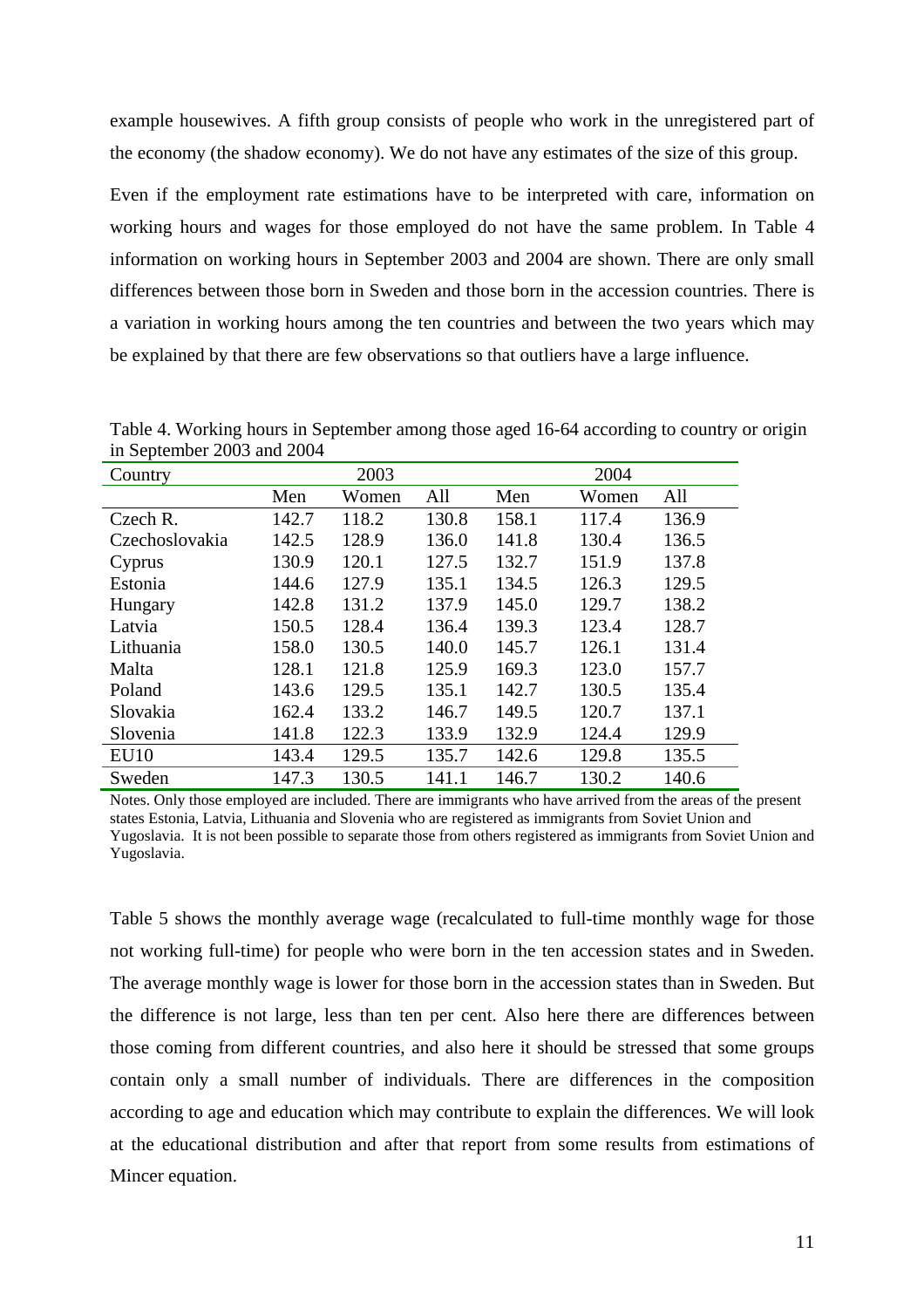| Country          |      | 2003  |      | 2004 |       |      |  |
|------------------|------|-------|------|------|-------|------|--|
|                  | Men  | Women | All  | Men  | Women | All  |  |
| Czech R.         | 27.2 | 20.5  | 23.9 | 24.4 | 21.5  | 22.9 |  |
| Czechoslovakia   | 28.8 | 24.1  | 26.6 | 29.7 | 24.5  | 27.3 |  |
| Cyprus           | 26.3 | 20.5  | 24.5 | 27.4 | 22.5  | 26.1 |  |
| Estonia          | 27.1 | 20.7  | 23.5 | 26.1 | 20.8  | 22.9 |  |
| Hungary          | 24.8 | 21.9  | 23.6 | 26.1 | 22.9  | 24.7 |  |
| Latvia           | 26.5 | 21.0  | 23.1 | 25.2 | 21.0  | 22.4 |  |
| Lithuania        | 26.2 | 18.4  | 21.1 | 27.9 | 19.5  | 21.7 |  |
| Malta            | 21.3 | 18.6  | 20.3 | 23.7 | 18.2  | 22.3 |  |
| Poland           | 24.5 | 21.3  | 22.6 | 24.9 | 21.8  | 23.0 |  |
| Slovakia         | 22.9 | 19.9  | 21.5 | 24.3 | 22.4  | 23.5 |  |
| Slovenia         | 23.7 | 20.1  | 22.3 | 23.8 | 21.0  | 22.9 |  |
| EU <sub>10</sub> | 25.2 | 21.5  | 23.1 | 25.7 | 22.0  | 23.6 |  |
| Sweden           | 26.2 | 22.3  | 24.8 | 27.2 | 23.1  | 25.7 |  |

Table 5. Monthly wage (for those working less than full-time the wage is recalculated to fulltime wage) among those aged 16-64 according to country or origin in September 2003 and 2004; in thousands SEK

Notes. Only those employed are included. There are immigrants who have arrived from the areas of the present states Estonia, Latvia, Lithuania and Slovenia who are registered as immigrants from Soviet Union and Yugoslavia. It is not been possible to separate those from others registered as immigrants from Soviet Union and Yugoslavia.

| Country        | Education      |                |    |   |    |                |    |     |  |  |
|----------------|----------------|----------------|----|---|----|----------------|----|-----|--|--|
|                | 1              | $\overline{2}$ | 3  | 4 | 5  | 6              | 9  | All |  |  |
| Czech R.       | $\overline{2}$ | 4              | 28 | 5 | 36 | 5              | 18 | 100 |  |  |
| Czechoslovakia | 4              | 8              | 44 | 7 | 33 | 3              | -1 | 100 |  |  |
| Cyprus         | 10             | 12             | 45 | 5 | 20 |                | 7  | 100 |  |  |
| Estonia        | 5              | 9              | 31 | 6 | 37 | 3              | 9  | 100 |  |  |
| Hungary        | 6              | 7              | 49 | 6 | 26 | $\overline{2}$ | 3  | 100 |  |  |
| Latvia         | $\overline{2}$ | 8              | 22 | 6 | 42 | 5              | 15 | 100 |  |  |
| Lithuania      |                | 5              | 16 | 5 | 45 | 7              | 21 | 100 |  |  |
| Malta          | 8              | 15             | 40 | 4 | 21 |                | 11 | 100 |  |  |
| Poland         | 4              | 9              | 44 | 6 | 30 | $\overline{2}$ | 6  | 100 |  |  |
| Slovakia       | 4              | 7              | 22 | 3 | 31 | 6              | 27 | 100 |  |  |
| Slovenia       | 12             | 11             | 49 | 4 | 17 |                | 5  | 100 |  |  |
| <b>EU10</b>    | 4              | 8              | 42 | 6 | 31 | $\overline{2}$ | 6  | 100 |  |  |
| Sweden         | 5              | 16             | 48 | 6 | 23 |                |    | 100 |  |  |

Table 6. Distribution of people born in one of the accession states and in Sweden according to education in 2004; per cent

Notes. Educational classification; 1 primary school less than 9 years, 2 primary school 9(10) years, 3 secondary school ,4 higher education less than two years, 5 higher education two years or more, 6 post-graduate education, 9 missing information

Table 6 shows that the educational level is on the average higher among those coming from the accession states than for those born in Sweden. There are large variations between the different accession states. Note also that we are missing information for a larger share of the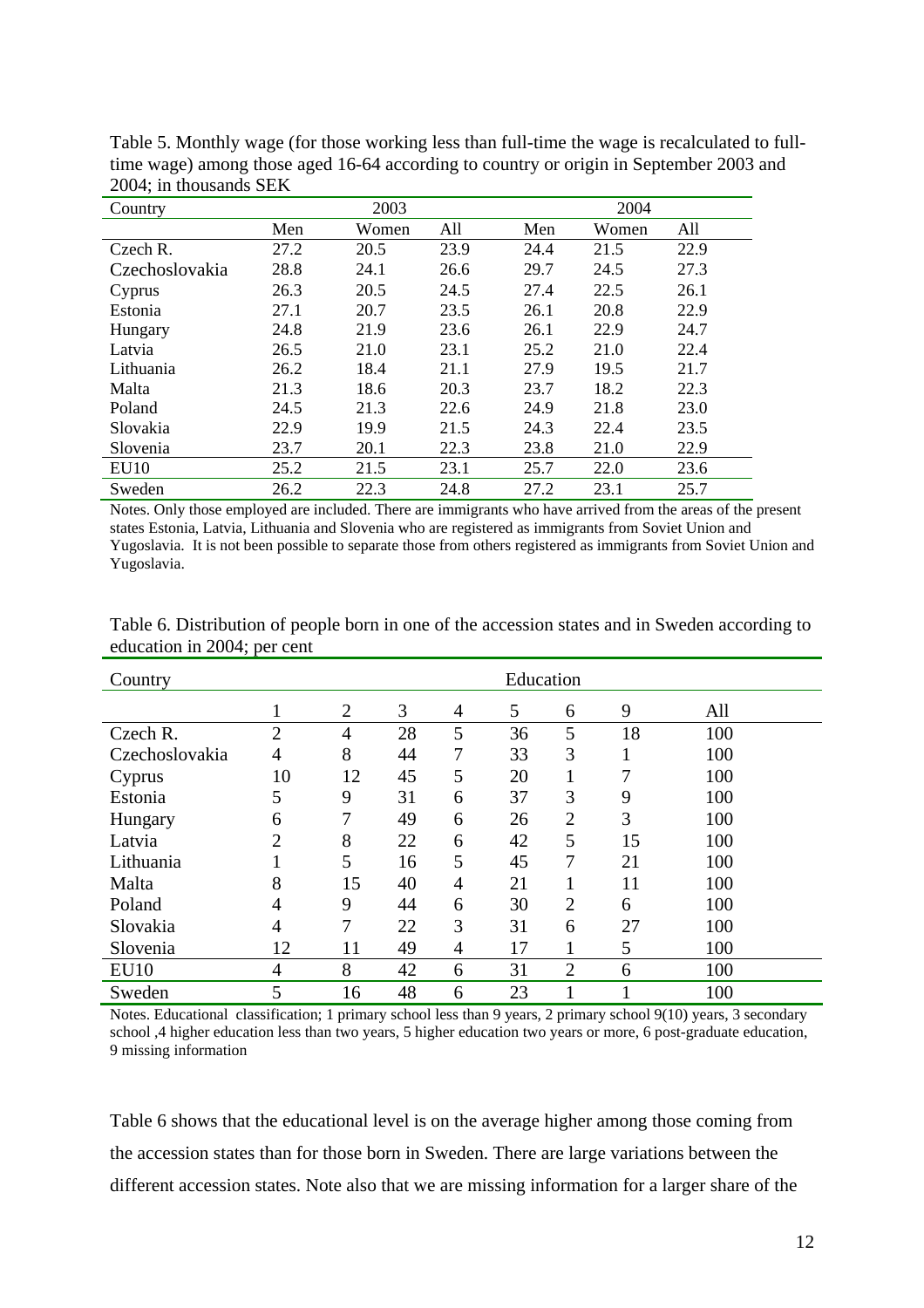immigrants than for those born in Sweden. It is mainly for the newly arrived information on education is missing.

We have made estimations of Mincer equations with the logarithm of the monthly full-time wage as the dependent variable, and as independent variables age, age squared, woman, educational levels and either dummy variables for being an immigrant from the different EU10-countries or a dummy variable for coming from any of them. The result for the coefficient of the EU10-dummy is a negative value indicating a negative wage premium of about ten per cent (separate estimations for men and women have also been made, which indicate a slightly less negative value for immigrant women than for immigrant men). When dummies for the different countries are included in the estimations, the coefficients of all the dummies are negative (those born in Sweden is the reference group), but the value of the coefficient varies. It is lower in absolute terms for immigrants coming from countries from which many have staid for long periods in Sweden, which could be explained by that integration take time.

| Country        |                  |                |                |                  |   | Industry |    |    |    |    |                |     |
|----------------|------------------|----------------|----------------|------------------|---|----------|----|----|----|----|----------------|-----|
|                | $\boldsymbol{0}$ | 1              | $\overline{2}$ | 3                | 4 | 5        | 6  |    | 8  | 9  | 10             | All |
| Czech R.       | 8                | $\overline{0}$ | 20             | $\boldsymbol{0}$ | 1 | 10       | 9  | 15 | 23 | 11 | 3              | 100 |
| Czechoslovakia | $\overline{2}$   | $\overline{0}$ | 17             | 1                | 2 | 16       | 14 | 13 | 22 | 8  | 5              | 100 |
| Cyprus         | 4                | $\overline{0}$ | 12             | $\overline{0}$   | 3 | 17       | 12 | 17 | 16 | 17 | $\overline{4}$ | 100 |
| Estonia        | $\overline{2}$   | 1              | 11             |                  | 3 | 19       | 16 | 13 | 19 | 10 | 6              | 100 |
| Hungary        | $\overline{2}$   | $\overline{0}$ | 19             |                  | 3 | 18       | 14 | 12 | 19 | 8  | 4              | 100 |
| Latvia         | $\overline{2}$   | 3              | 10             | 1<br>-1          | 3 | 13       | 13 | 17 | 22 | 10 | 5              | 100 |
| Lithuania      | 3                | 11             | 10             | $\overline{0}$   | 3 | 12       | 13 | 16 | 24 | 7  | 3              | 100 |
| Malta          | $\overline{2}$   | $\overline{0}$ | 24             | $\overline{0}$   | 4 | 22       | 10 | 18 | 10 | 6  | $\overline{2}$ | 100 |
| Poland         | $\overline{2}$   | 1              | 16             | 1                | 3 | 17       | 14 | 11 | 24 | 8  | $\overline{4}$ | 100 |
| Slovakia       | $\overline{4}$   | 1              | 15             | $\overline{0}$   |   | 13       | 12 | 17 | 26 | 11 | $\theta$       | 100 |
| Slovenia       |                  | $\overline{0}$ | 34             | $\overline{0}$   | 5 | 16       | 11 | 8  | 14 | 6  | 3              | 100 |
| <b>EU10</b>    | $\overline{2}$   | 1              | 16             | 1                | 3 | 17       | 14 | 12 | 22 | 8  | 4              | 100 |
| Sweden         |                  | $\overline{2}$ | 17             |                  | 6 | 19       | 13 | 11 | 16 | 7  | 6              | 100 |

Table 7. Distribution of people born in one of the accession states and in Sweden according to industry in September 2004; per cent

Note: Industry classification; 0 not classified, 1 agriculture, forestry, fishing, 2 manufacturing, mining, 3 public utilities, 4 construction, 5 trade, communication, 6 financial services, business services, 7 education, 8 health care, 9 persona land cultural services, 10 public administration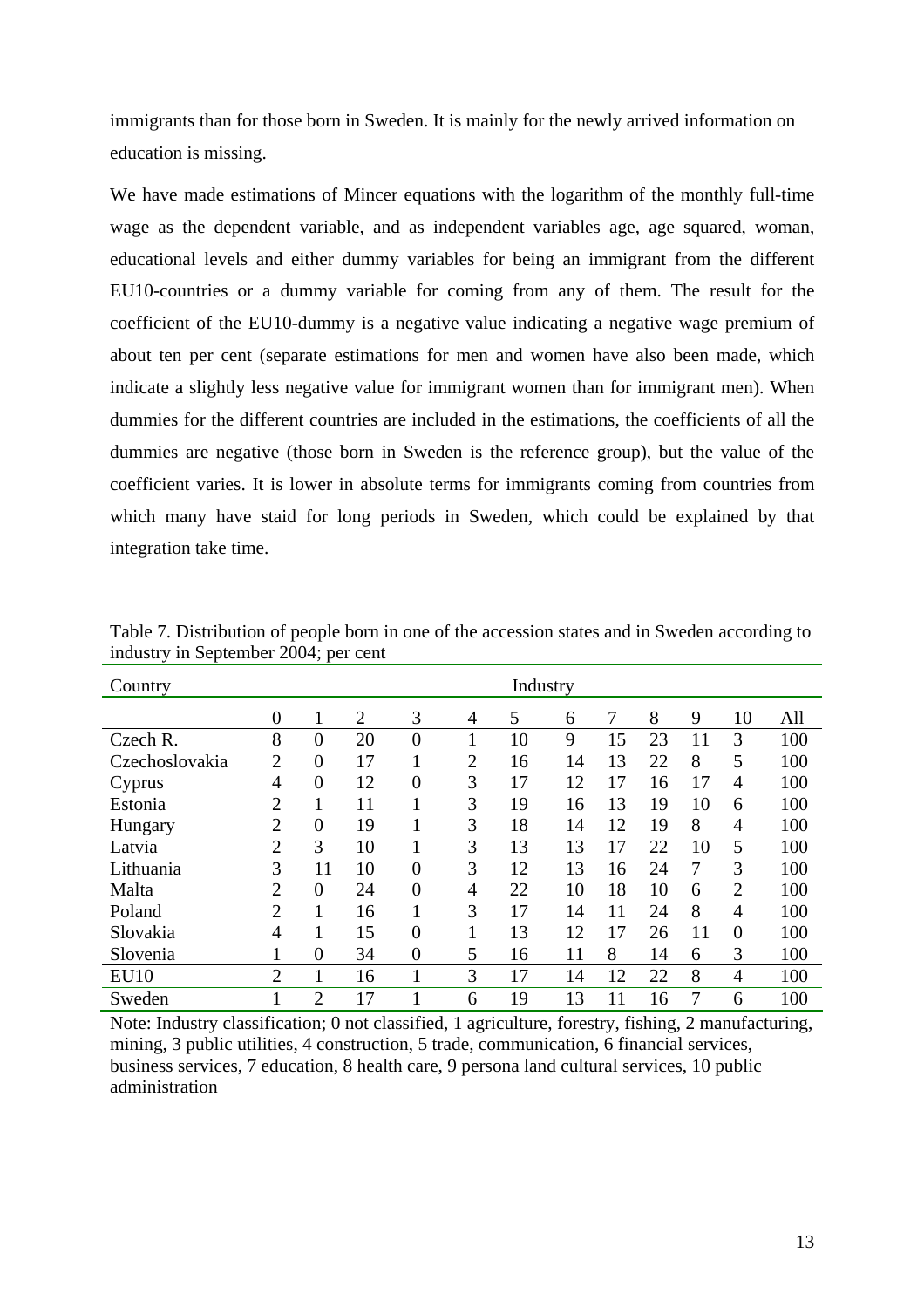Table 7 shows the industry distribution for those who were born in EU countries and as a comparison those who were born in Sweden. The distribution is very much differences. The main difference is that those coming from EU10 are overrepresented in the health care sector, a sector characterized of a high demand for labour. Those born in Sweden are overrepresented in construction and public administration.

We have estimated Mincer equations with the logarithm of the monthly full-time wage as the dependent variable, and as independent variables age, age squared, female, educational levels and either dummy variables for being an immigrant from the different EU10-countries or a dummy variable for coming from any of them (see Table 8). The result for the coefficient of the EU10-dummy is a negative value indicating a negative wage premium of about ten per cent (separate estimations for men and women have also been made, which indicate a slightly less negative value for immigrant women than for immigrant men). When dummies for the different countries are included in the estimations, the coefficients of all the dummies are negative (those born in Sweden is the reference group), but the value of the coefficient varies. It is lower in absolute terms for immigrants coming from countries from which many have stayed for long periods in Sweden, which could be explained by the fact that integration takes time.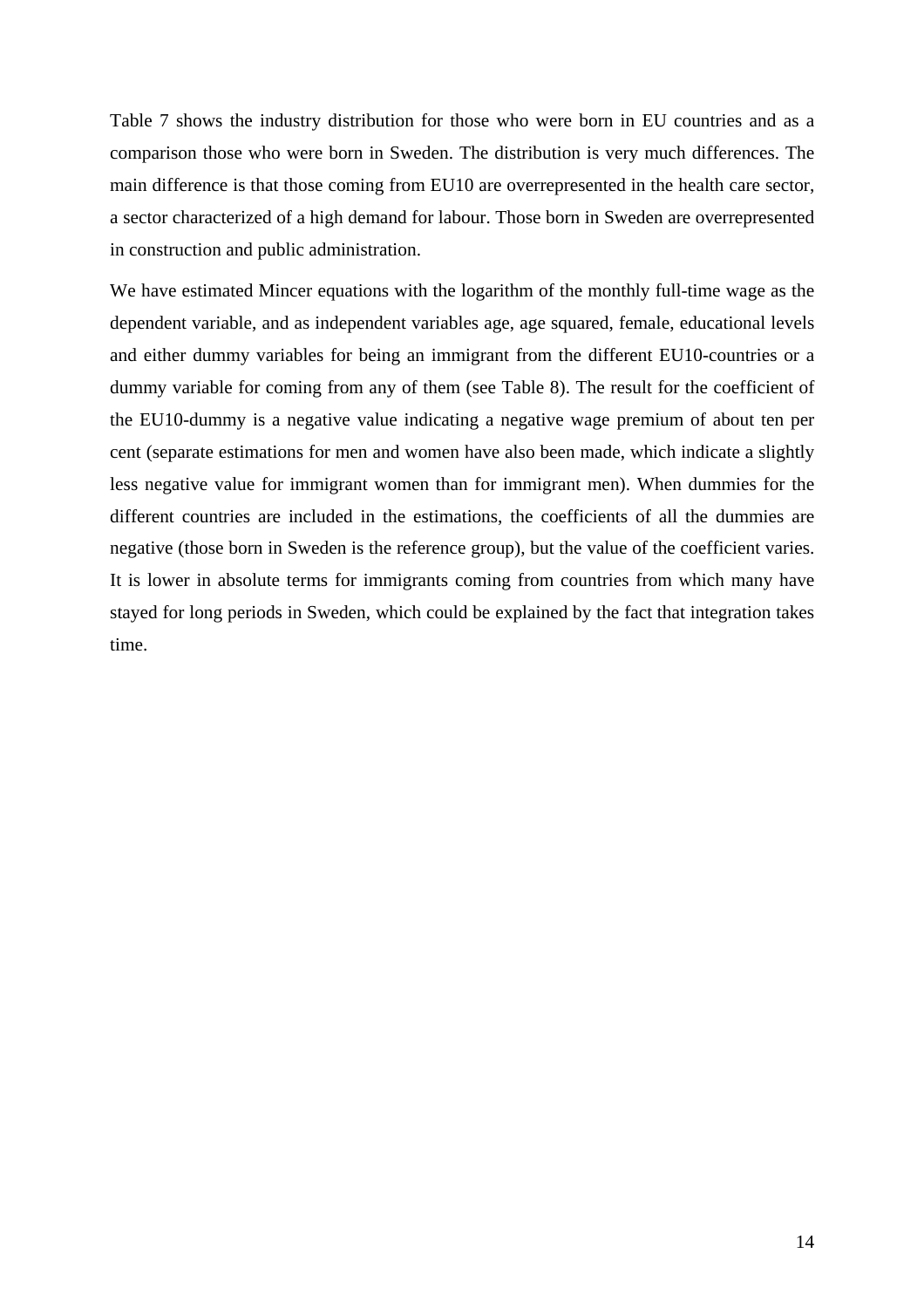|                  | Men        | Women      | All        | Men                 | Women               | All                 |
|------------------|------------|------------|------------|---------------------|---------------------|---------------------|
| Constant         | 8.989      | 9.015      | 9.057      | 8.989               | 9.015               | 9.057               |
|                  | (0.0042)   | (0.0047)   | (0.0032)   | (0.0042)            | (0.0047)            | (0.0032)            |
| Female           |            |            | $-0.148$   |                     |                     | $-0.148$            |
|                  |            |            | (0.0006)   |                     |                     | (0.0006)            |
| Age              | 0.0377     | 0.0362     | 0.0368     | 0.0377              | 0.0362              | 0.0368              |
|                  | (0.0002)   | (0.0002)   | (0.0002)   | (0.0003)            | (0.0002)            | (0.0002)            |
| Age squared      | $-0.00035$ | $-0.00037$ | $-0.00037$ | $-0.00035$          | $-0.00037$          | $-0.00037$          |
|                  | (0.000003) | (0.000002) | (0.000002) | (0.000003)          | (0.000002)          | (0.000002)          |
| Primary school   | 0.086      | 0.052      | 0.073      | 0.086               | 0.052               | 0.073               |
| 9 or 10 years    | (0.0015)   | (0.0019)   | (0.0012)   | (0.0016)            | (0.0019)            | (0.0012)            |
| Secondary        | 0.165      | 0.109      | 0.146      | 0.165               | 0.109               | 0.146               |
| School           | (0.0014)   | (0.0017)   | (0.0011)   | (0.0014)            | (0.0017)            | (0.0011)            |
| Higher           | 0.360      | 0.272      | 0.333      | 0.360               | 0.272               | 0.333               |
| education less   | (0.0019)   | (0.0025)   | (0.0015)   | (0.0019)            | (0.0025)            | (0.0015)            |
| than two years   |            |            |            |                     |                     |                     |
| Higher           | 0.502      | 0.359      | 0.446      | 0.502               | 0.359               | 0.447               |
| education two    | (0.0018)   | (0.0019)   | (0.0014)   | (0.0018)            | (0.0019)            | (0.0014)            |
| years or more    |            |            |            |                     |                     |                     |
| Post graduate    | 0.732      | 0.689      | 0.717      | 0.732               | 0.689               | 0.717               |
| education        | (0.0049)   | (0.0075)   | (0.0042)   | (0.0049)            | (0.0075)            | (0.0042)            |
| Czech            |            |            |            | $-0.179$            | $-0.107$            | $-0.144$            |
| Republic         |            |            |            | (0.071)             | (0.043)             | (0.042)             |
| Czechoslovakia   |            |            |            | $-0.039$            | $-0.016$            | $-0.032$            |
|                  |            |            |            | (0.017)             | (0.016)             | (0.012)             |
| Cyprus           |            |            |            | $-0.074$            | $-0.065$            | $-0.072$            |
|                  |            |            |            | (0.050)             | (0.054)             | (0.038)             |
| Estonia          |            |            |            | $-0.073$            | $-0.121$            | $-0.105$            |
|                  |            |            |            | (0.021)             | (0.015)             | (0.013)             |
| Hungary          |            |            |            | $-0.093$            | $-0.059$            | $-0.079$            |
|                  |            |            |            | (0.010)             | (0.011)             | (0.007)             |
| Latvia           |            |            |            | $-0.134$            | $-0.160$            | $-0.159$            |
|                  |            |            |            | (0.040)             | (0.030)             | (0.025)<br>$-0.226$ |
| Lithuania        |            |            |            | $-0.126$            | $-0.254$            |                     |
| Malta            |            |            |            | (0.074)<br>$-0.086$ | (0.033)<br>$-0.140$ | (0.033)<br>$-0.097$ |
|                  |            |            |            | (0.085)             | (0.046)             | (0.063)             |
| Poland           |            |            |            | $-0.123$            | $-0.104$            | $-0.116$            |
|                  |            |            |            | (0.006)             | (0.004)             | (0.004)             |
| Slovakia         |            |            |            | $-0.120$            | $-0.101$            | $-0.121$            |
|                  |            |            |            | (0.054)             | (0.056)             | (0.040)             |
| Slovenia         |            |            |            | $-0.071$            | $-0.104$            | $-0.085$            |
|                  |            |            |            | (0.030)             | (0.037)             | (0.023)             |
| EU <sub>10</sub> | $-0.104$   | $-0.096$   | $-0.103$   |                     |                     |                     |
|                  | (0.005)    | (0.004)    | (0.003)    |                     |                     |                     |
| R squared        | 0.298      | 0.260      | 0.311      | 0.298               | 0.260               | 0.311               |

Table 8 Wage equation estimates with log monthly wage at full time work in 2004 as the dependent variable

Note. Standard errors within parentheses.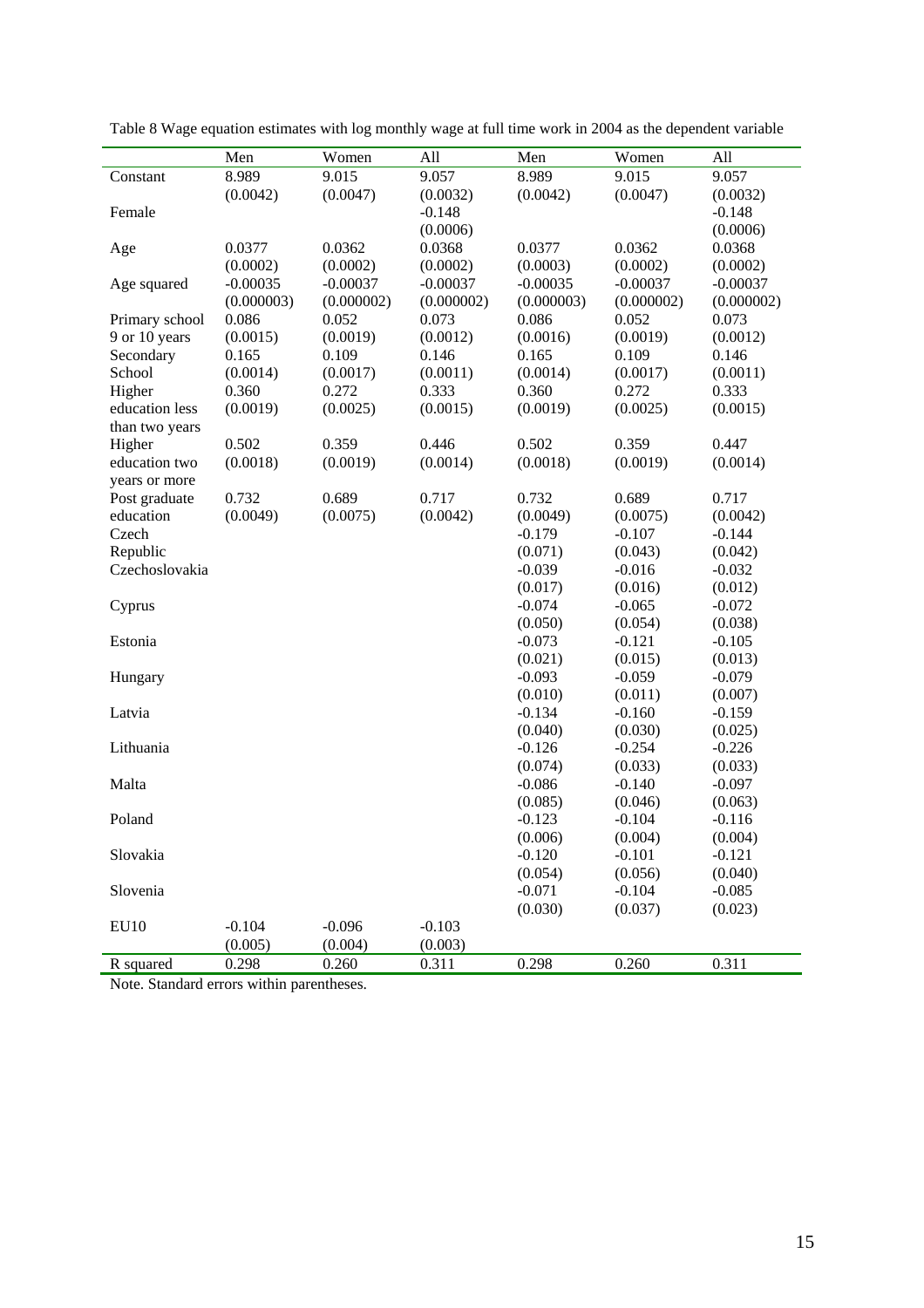We have re-estimated the equations with dummies for the period of arrival and get as expected that the earlier the immigrants have arrived the smaller is the wage disadvantage (see Table 9). For those who have arrived before 1970 the difference is less than 3 per cent and for those who have arrived in the period 2000-04 the difference is 20 per cent.

| three of arrival to B weden among the explanatory variables |                 |                 |                      |  |  |  |  |
|-------------------------------------------------------------|-----------------|-----------------|----------------------|--|--|--|--|
|                                                             | Men             | Women           | All                  |  |  |  |  |
| Constant                                                    | 8.988 (0.0042)  | 9.015 (0.0047)  | 9.057(0.0032)        |  |  |  |  |
| Female                                                      |                 |                 | $-0.148(0.0006)$     |  |  |  |  |
| Age                                                         | 0.0377(0.0002)  | 0.0362(0.0002)  | 0.0369(0.0002)       |  |  |  |  |
| Age squared                                                 | $-0.00035$      | $-0.00037$      | $-0.00036(0.000002)$ |  |  |  |  |
|                                                             | (0.000003)      | (0.000003)      |                      |  |  |  |  |
| Primary school 9 or 10 years                                | 0.086(0.0015)   | 0.051(0.0019)   | 0.073(0.0012)        |  |  |  |  |
| Secondary School                                            | 0.165(0.0014)   | 0.109(0.0017)   | 0.146(0.0011)        |  |  |  |  |
| Higher education less than two years                        | 0.360(0.0019)   | 0.272(0.0025)   | 0.333(0.0015)        |  |  |  |  |
| Higher education two years or more                          | 0.502(0.0018)   | 0.358(0.0019)   | 0.447(0.0013)        |  |  |  |  |
| Post graduate education                                     | 0.732(0.0049)   | 0.689(0.0075)   | 0.717(0.0042)        |  |  |  |  |
| Arrived before 1970                                         | $-0.028(0.013)$ | $-0.007(0.014)$ | $-0.022(0.010)$      |  |  |  |  |
| Arrived from EU10 1970-74                                   | $-0.096(0.014)$ | $-0.018(0.013)$ | $-0.063(0.009)$      |  |  |  |  |
| Arrived from EU10 1975-79                                   | $-0.101(0.014)$ | $-0.041(0.011)$ | $-0.072(0.009)$      |  |  |  |  |
| Arrived from EU10 1980-84                                   | $-0.130(0.010)$ | $-0.066(0.008)$ | $-0.099(0.006)$      |  |  |  |  |
| Arrived from EU10 1985-89                                   | $-0.132(0.010)$ | $-0.110(0.008)$ | $-0.122(0.006)$      |  |  |  |  |
| Arrived from EU10 1990-94                                   | $-0.137(0.015)$ | $-0.154(0.009)$ | $-0.153(0.008)$      |  |  |  |  |
| Arrived from EU10 1995-99                                   | $-0.072(0.022)$ | $-0.178(0.012)$ | $-0.146(0.011)$      |  |  |  |  |
| Arrived from EU10 2000-04                                   | $-0.165(0.025)$ | $-0.226(0.014)$ | $-0.202(0.013)$      |  |  |  |  |
| R squared                                                   | 0.298           | 0.260           | 0.311                |  |  |  |  |

Table 9. Wage equation estimates with log monthly wage at full time work in 2004 as the dependent variable and time of arrival to Sweden among the explanatory variables

Note. Standard errors within parentheses.

# **4 Welfare magnet? Effects for the public sector of the new immigration**

As mentioned in the first section, the parts of the welfare states most discussed in connection with the expansion of the European Union are not very large items in the budget of the public sector. Nevertheless it may be of interest to follow up what has happened in the two areas most discussed: social assistance and support for family members (children) not living with the parent in Sweden but in another European Union country.

In Table 10 and 11 the number of applications for social assistance in 2003 and 2004 granted to people who are citizens in one of the ten accession states or were born in one of those states, respectively, are shown. The tables show that there is in practice not any increase in the number of applicants granted (a slight decline for citizens and a slight increase for foreign born). Social (benefit) tourism is not evident, therefore, in this part of the welfare state.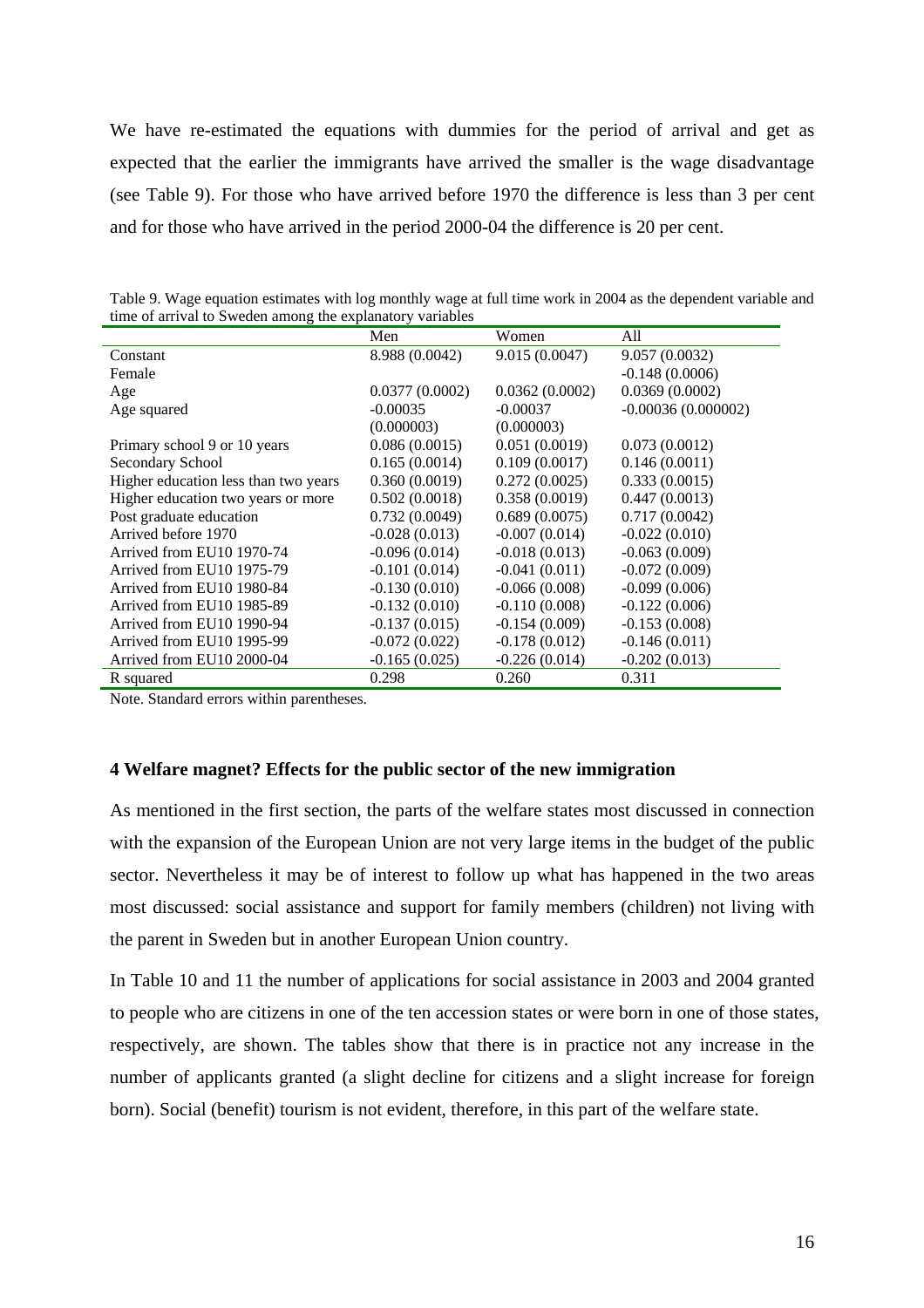| $\alpha$ according to country or characteristic in 2000 and 2001<br>Country | 2003           | 2004 |
|-----------------------------------------------------------------------------|----------------|------|
| Cyprus                                                                      | 8              | 8    |
| Estonia                                                                     | 125            | 124  |
| Latvia                                                                      | 55             | 59   |
| Lithuania                                                                   | 79             | 91   |
| Malta                                                                       | $\overline{2}$ | 4    |
| Poland                                                                      | 1753           | 1702 |
| Slovenia                                                                    | 28             | 26   |
| Slovakia                                                                    | 96             | 112  |
| Czech Republic                                                              | 35             | 31   |
| Hungary                                                                     | 323            | 328  |
| Total                                                                       | 2504           | 2485 |

Table 10. Number of applications for social assistance granted foreign citizens aged 16 and older according to country of citizenship in 2003 and 2004

Source: Socialstyrelsen (The National Board of Health and Welfare).

Table 11. Number of applications for social assistance granted foreign born aged 16 and older according to country of origin in 2003 and 2004

| ∘<br>っ<br>Country | 2003 | 2004 |
|-------------------|------|------|
| Cyprus            | 23   | 24   |
| Estonia           | 230  | 218  |
| Latvia            | 102  | 95   |
| Lithuania         | 83   | 96   |
| Malta             | 3    |      |
| Poland            | 3021 | 3020 |
| Slovenia          | 26   | 24   |
| Slovakia          | 66   | 79   |
| Czech Republic    | 38   | 36   |
| Hungary           | 680  | 698  |
| Total             | 4272 | 4297 |

Source: Socialstyrelsen (The National Board of Health and Welfare).

1

Different forms of support to family members living in another country may be paid according to EU-rules. Information of such payments from March-December 2004 has been published (for the ten accession states payments are only for the period since May 2004).<sup>[13](#page-16-0)</sup> The study shows that the total payments of this type are low, c. 82 million SEK. The major part goes to the neighbouring countries Norway, Denmark and Finland. Only 1 (one) per cent of this amount (c. 0.9 million SEK), is paid to family members living in one of ten accession countries. Social (benefit) tourism for family support has not, therefore, been a "pull" factor for immigrants from the accession countries.

<span id="page-16-0"></span><sup>&</sup>lt;sup>13</sup> See Lönnqvist (2005) for the development up to 2005, and also RFV (2004) for an earlier report of the development in the first months after the EU-enlargement.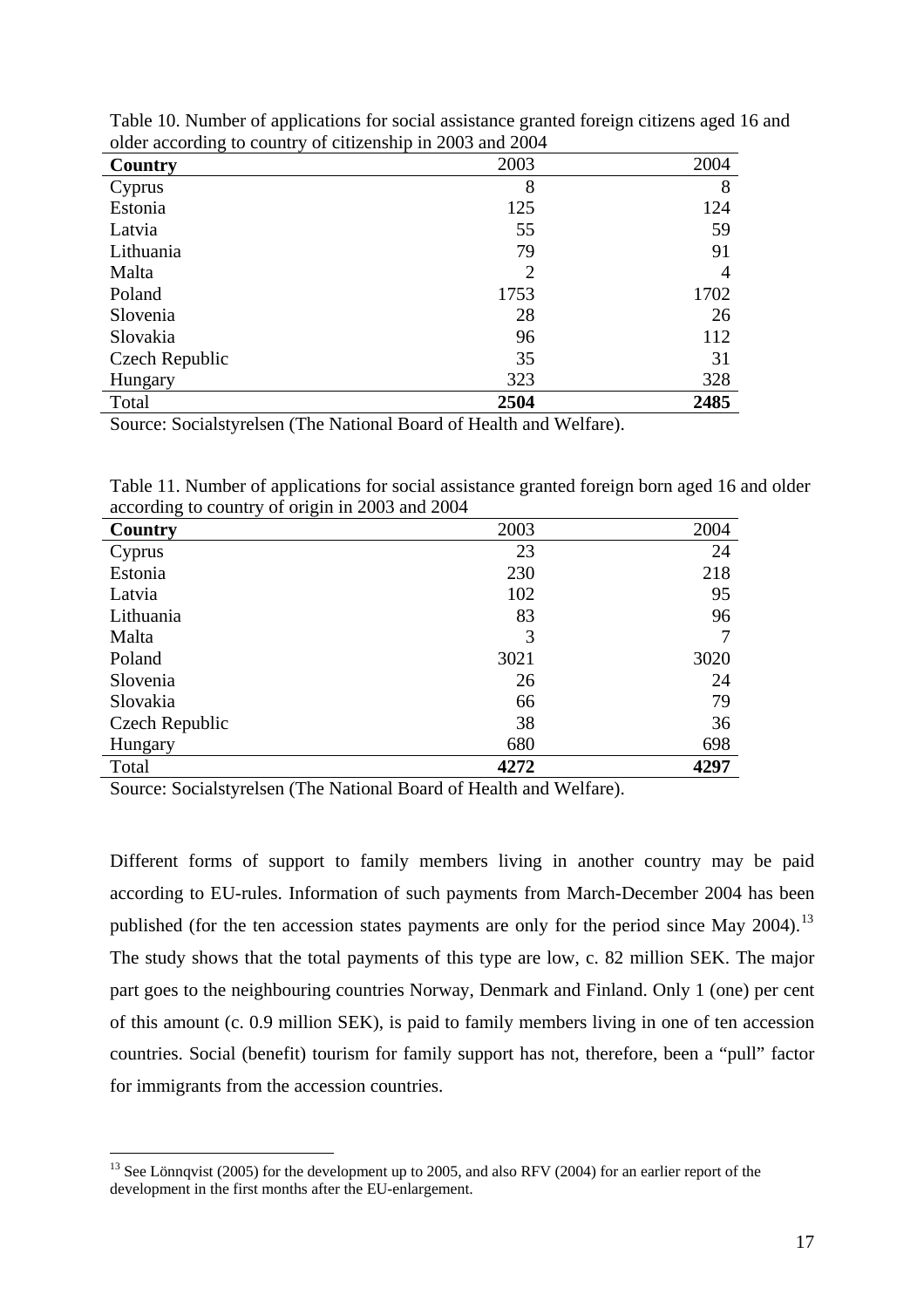## **5 Conclusions**

It is now two years since ten countries became members of the European Union. The rules implemented regarding immigration from the accession states vary between the 15 earlier members of the European Union. Three countries Ireland, Sweden and the UK made a choice not to delay the introduction of free labour mobility. It is of great interest to follow the development in these three countries.

Two years is very short period for following up what has happened and in practice the period is even shorter. For some types of data we have information for 2004 and 2005 (but not for any part of 2006), i.e. for one year and eight months. For other types of data we have information for only 2004, i.e. for only eight months after the accession, and for the labour market outcome the information covers an even shorter part of the enlargement period. As it takes time to react to new circumstances, like new rules regarding migration, we cannot expect the full effect of the change to have taken place in only a few months or even in two years. However, we believe that information for this short period may contribute to a better knowledge of the likely effects of the deregulation of migration from the accession states. We will here summarize the migration experiences for Sweden of the enlargement of the European Union.

- The migration has increased from the accession states after the enlargement of the European Union. It is more than two times larger in 2005 than in 2003. The immigration of men has increased more than that of women. The immigrants are mainly coming from the other side of the Baltic Sea – from Poland and the three Baltic states.
- The number of residence permits granted for citizens in the ten accession states has also increased. Residence permits may be granted for different reasons. All forms of residence permit have increased except the prolongation category. The increase is largest for relatives in absolute terms. In relative terms the increase is largest for employers and consults.
- The labour market statistics have a production lag which makes it impossible to say something about the situation of the new immigrants in 2006. The information we have for immigrants from the accession states living in Sweden in 2003 and 2004 is that the employment rate is lower than that for people born in Sweden. Part of it (or all of it) may be explained by lags in the registration of returning migrants. A further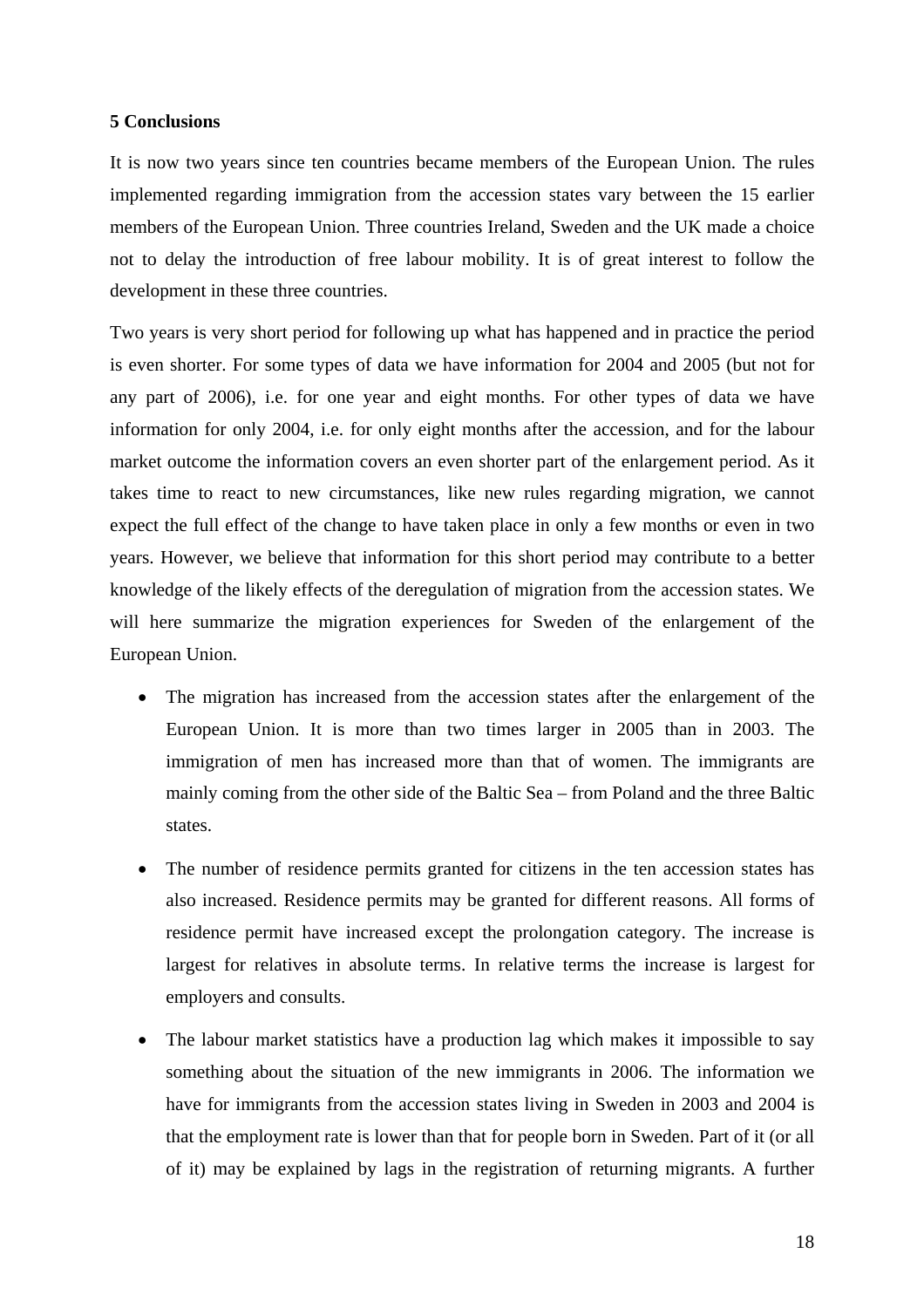study is needed. Among employed immigrants from the accession states the working hours are shorter and the monthly wages for full-time work is lower compared to those of people born in Sweden, but the differences are relatively small compared to the working hours and monthly wages of people born in Sweden.

• There is not any indication that the new immigrants from the accession states are overrepresented in the welfare state schemes which were the focus of the pre-enlargement debate: social assistance and support to migrant family members living in the home country.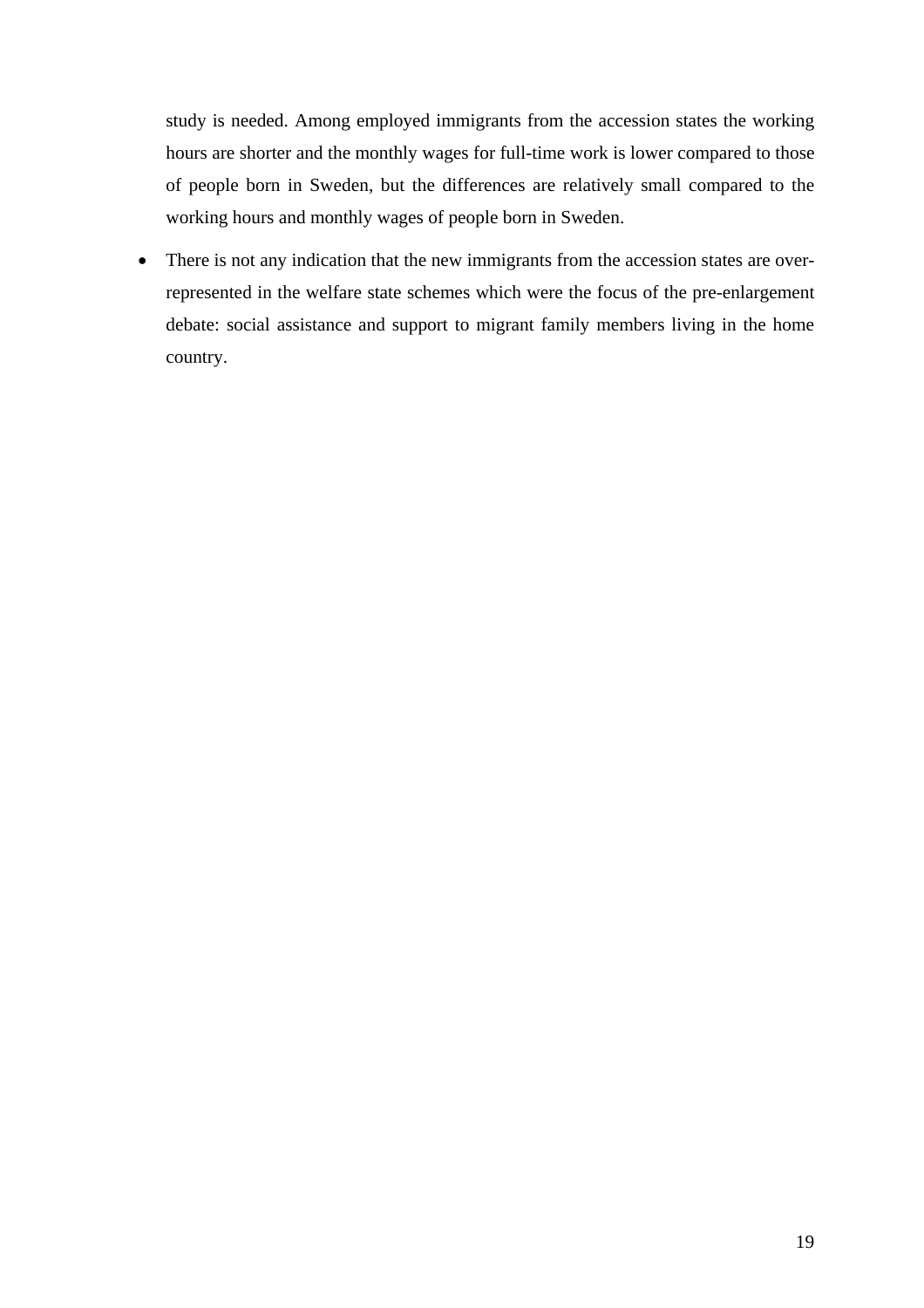## **References**

Bandyopadhyay, Subhayu, Coughlin, Cletus C. and Wall, Howard, J. (2006), "Ethnic Networks and U.S. Exports", IZA DP No. 1998.

Boeri, Tito, Hanson, Gordon and MacCormick, Barry (eds.) (2002), *Immigration Policy and the Welfare System*, Oxford University Press, Oxford.

Borjas, George J, (1999), "Immigration and Welfare Magnets," *Journal of Labor Economics*, Vol. 17, no. 4, pp. 607-37.

Borjas, George J. (2003), "The Labor Demand Curve *Is* Downward Sloping: Reexamining the Impact of Immigration on the Labor Market", *Quarterly Journal of Economics*, November, pp. 1335-1374.

Brunovskis, Anette, Djuve, Anne Britt and Haualand, Hilde Maria (2003), *Facing a Baltic Invasion? Mobility of Baltic labour towards the Nordic countries,* Fafo, Oslo.

Chonicki, Xavier (2004), "The Economic Impact of Immigration for the Host Countries", *Brussels Economic Review*, Vol. 47, pp. 9-28.

Coleman, David and Wadensjö, Eskil with contributions by Bent Jensen and Søren Pedersen (1999), *Immigration to Denmark. International and National Perspectives.* Aarhus University Press, Aarhus.

Commission of the European Communities (2006), "Report on the Functioning of the Transitional Arrangements set out in the 2003 Accession Treaty (period 1 May 2004 – 30 April 2006)", Communication from the Commission to the Council, The European Parliament, The European Economic and Social Committee and the Committee of the Regions.

Dølvik, Jon Erik and Eldring, Line (2005), *Arbeids- og tjenstemobilitet etter EU-udvidelsen. Nordiske forskjeller og fellestrekk*, TemaNord 2005:566.

Doyle, Nicola, Hughes, Gerald and Wadensjö, Eskil (2006), *Freedom of Movement for Workers from Central and Eastern Europe. Experiences in Ireland and Sweden*, SIEPS 2006:5.

Dustmann, Christian, Casanova, Maria, Fertig, Michael, Preston, Ian and Schmidt, Christoph M (2003), "The impact of EU enlargement on migration flows", Home Office Online Report 25/03.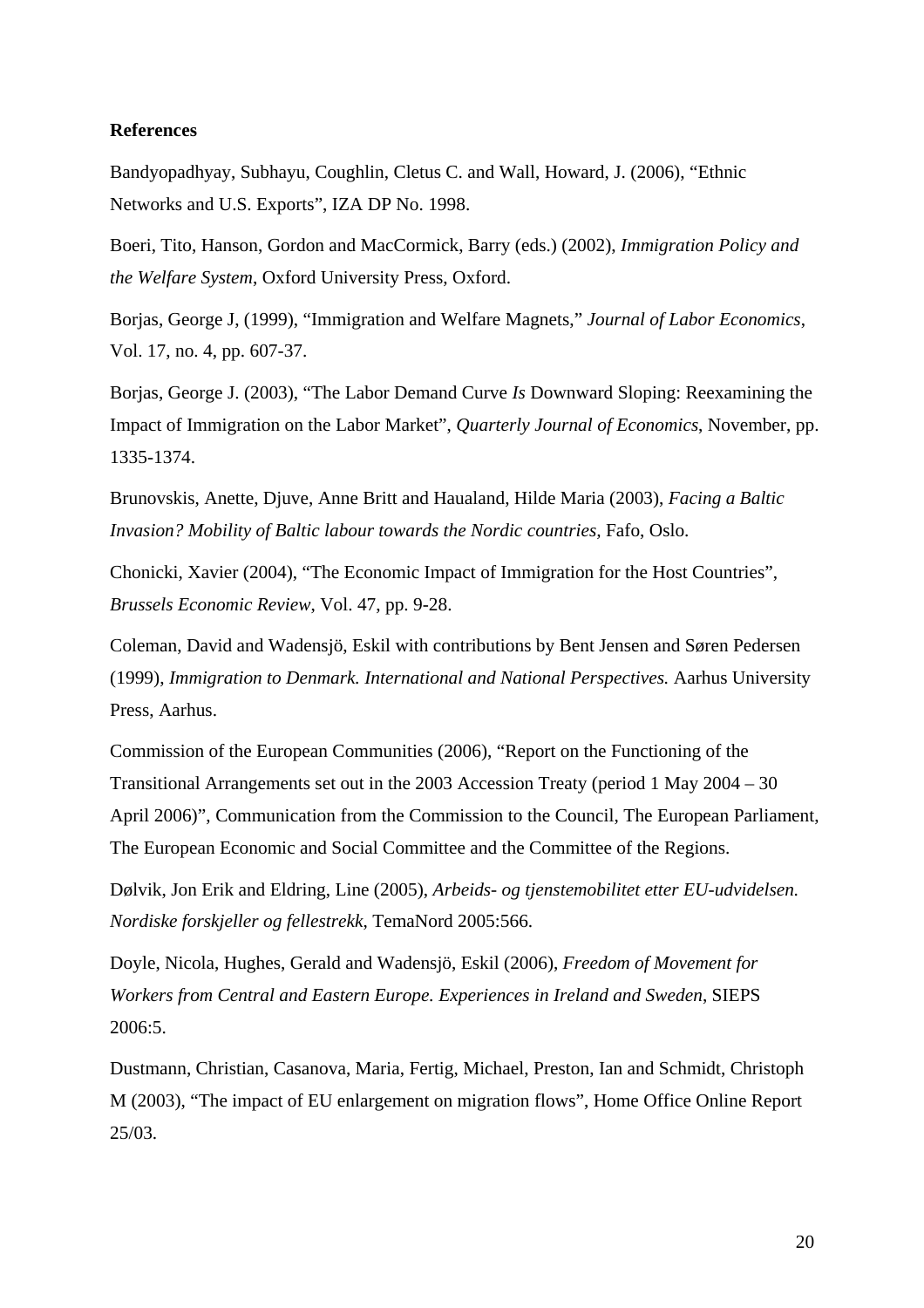Ekberg, Jan (1983), *Inkomsteffekter av invandring*. Acta Wexionensia, Serie 2, Economy & Politics, Växjö.

Ekberg, Jan (1998), "Hur påverkar invandring inkomster för infödda?" in Torben Bager & Shahamak Rezaei (eds.), *Invandringens økonomiske konsekvenser i Skandinavien,* Sydjysk Universitetsforlag, Esbjerg.

Ekberg, Jan (1999), "Immigration and the public sector: Income effects for the native population in Sweden", *Journal of Population Economics*, Vol. 12, pp. 278-97.

Eriksson, Jonas (2004), "Nettomigrationen från de nya EU-länderna – utvärdering och prognostisering", SIEPS, 2004:2u.

Gilpin, Nicola, Henty, Matthew, Lemos, Sara, Portes, Jonathan and Bullen, Chris (2006), "The impact of free movement of workers from Central and Eastern Europe on the UK labour market", Department for Work and Pensions, London, Working Paper No. 29.

Gott, Ceri and Johnston, Karl (2002), "The migrant population in the UK: fiscal effects", RDS Occasional Paper, No 77, Home Office, London.

Gustafsson, Björn and Österberg, Torun (2001), "Immigrants and the public sector budget – accounting exercises for Sweden", *Journal of Population Economics*, Vol. 14, pp. 689-708.

Iglicka, Krystyna (2005), "The Impact of the EU Enlargement on Migratory Movement in Poland", Reports & Analyses 12/5, Center for International Relations, Warsaw.

Iglicka, Krystyna, Kazmierkiewicz, Piotr and Weinar, Agniezka (2005), "Poland" in Jan Niessen, Yongmi Schibel and Cressida Thompson (eds.), *Current Immigration Debates in Europe: A Publication of the European Migration Dialogue*, MPG, Brussels.

Leibfritz, Willi, O'Brien, Paul and Dumont Jean-Christophe (2003), "Effects of Immigration on Labour Markets and Government Budgets – An Overview", CESifo Working Paper No. 874.

Longhi, Simonetta, Nijkamp, Peter and Poot, Jacques (2004), "A Meta-Analytic Assessment of the Effect of Immigration on Wages", Tinbergen Institute Discussion Paper TI 2004-134/3.

Lönnqvist, Anders (2005), "Utbetalning av familjeförmåner med stöd av EG-lagstiftningen under 2004", Försäkringskassan Analyserar 2005:3.

Nilsson, Åke (2004), "Efterkrigstidens invandring och utvandring", SCB, Demografiska rapporter 2004:5.